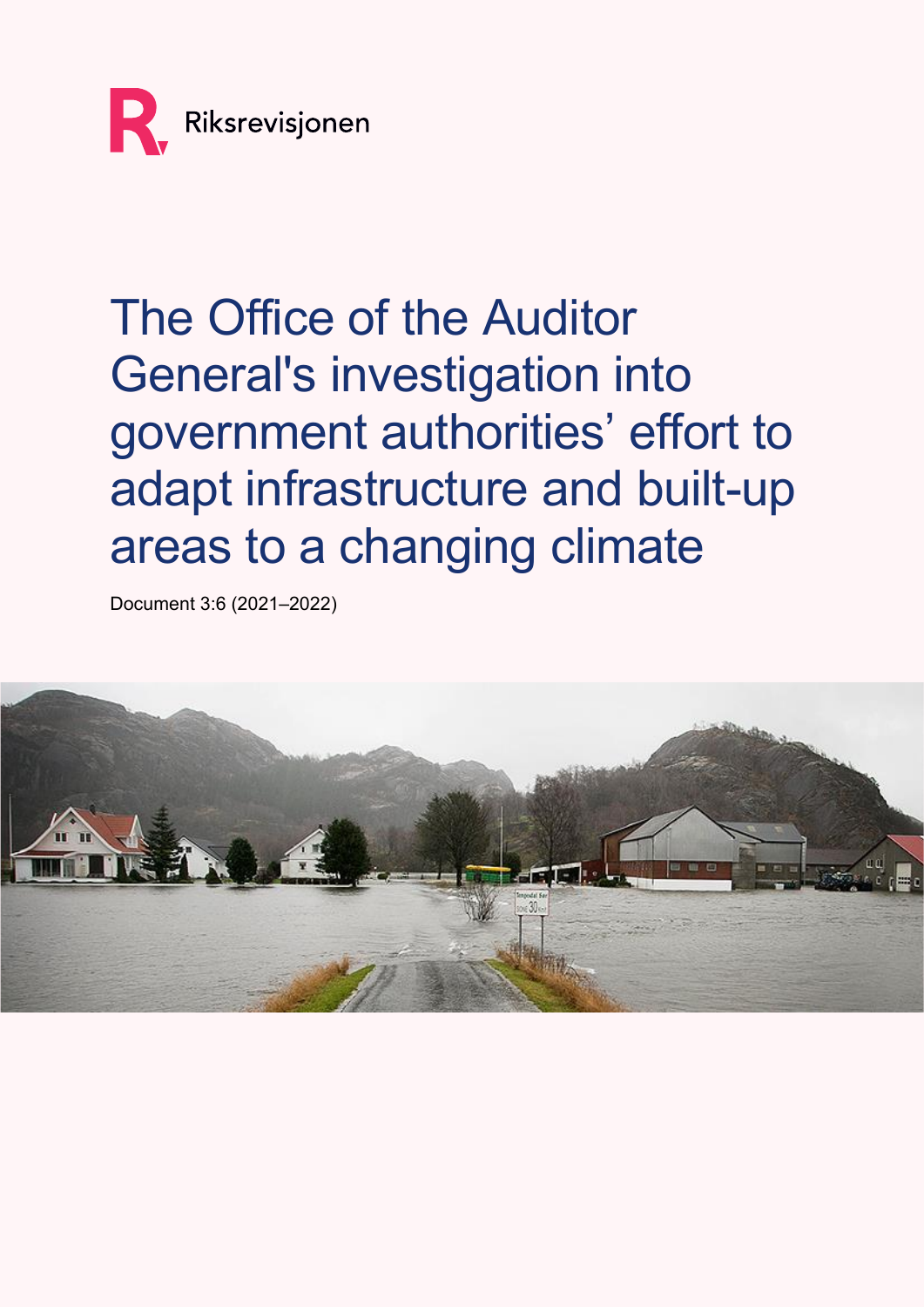

# To the Storting (Norwegian Parliament)

The Office of the Auditor General hereby presents Document 3:6 (2021–2022) *The Office of the Auditor General's investigation into government authorities' effort to adapt infrastructure and built-up areas to a changing climate.*

The document comprises the following sections:

- The Office of the Auditor General's conclusions, elaboration of conclusions, recommendations, the Ministers' responses and the Office of the Auditor General's statement to the Ministers' responses
- Appendix 1: The Office of the Auditor General's letter to the Minister of Climate and Environment
- Appendix 2: The Office of the Auditor General's letter to the Minister of Petroleum and Energy
- Appendix 3: The Office of the Auditor General's letter to the Minister of Local Government and Regional Development
- Appendix 4: The Ministers' responses
- Appendix 5: The Office of the Auditor General's letter to the Minister of Justice and Public Security
- Appendix 6: The Minister's response
- Appendix 7: The Office of the Auditor General's letter to the Minister of Transport
- Appendix 8: The Minister's response
- Appendix 9: The Office of the Auditor General's letter to the Minister of Trade, Industry and Fisheries
- Appendix 10: The Minister's response
- Appendix 11: Performance audit report with assessments

The Office of the Auditor General, 3 March 2022

For the Board of the Auditors General

Karl Eirik Schjøtt-Pedersen Auditor General

Cover photo: Kjetil Bentsen, VG/scanpix ISBN-978-82-8229-536-9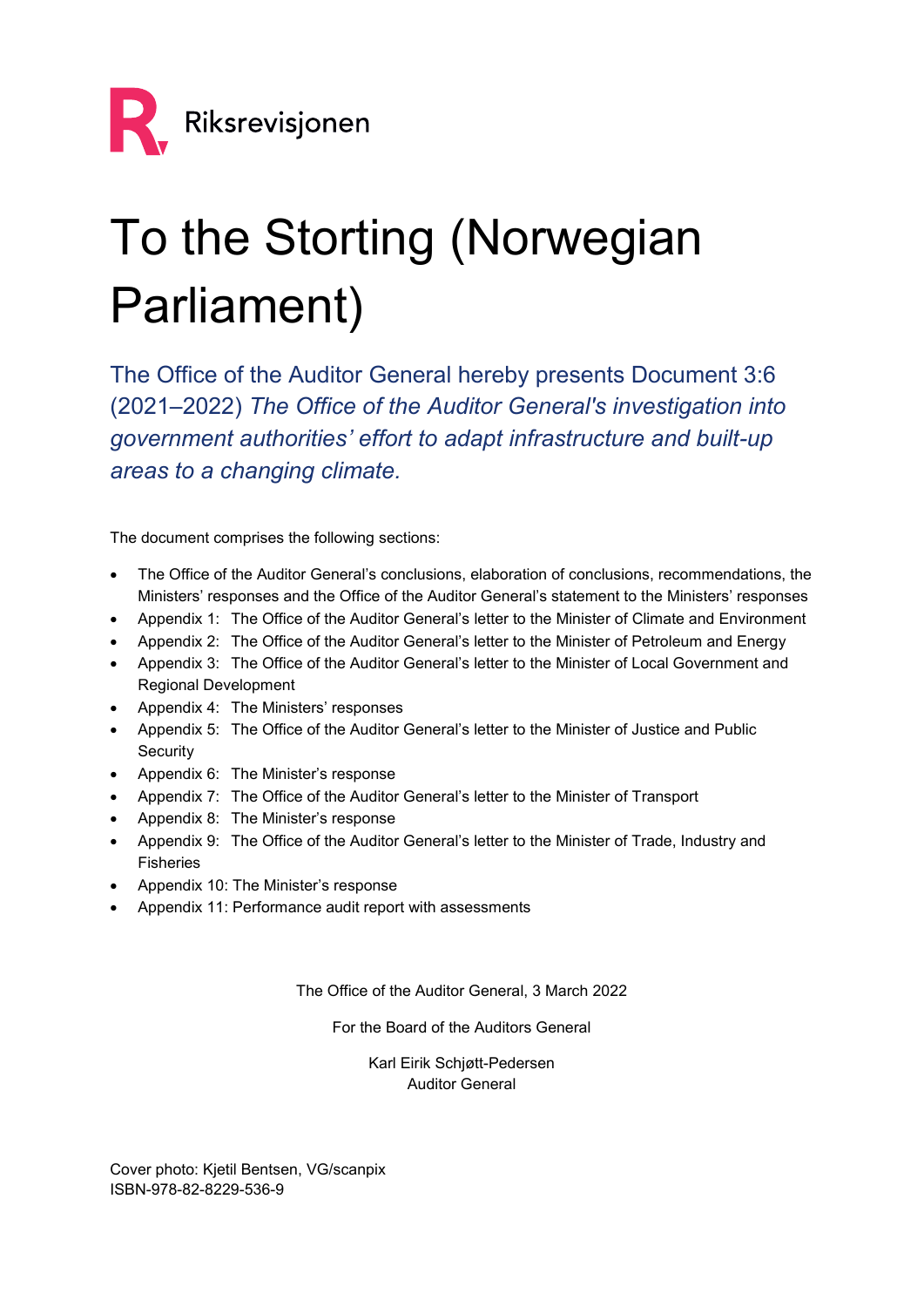# **Contents**

| 1                |                                                                                                    |  |
|------------------|----------------------------------------------------------------------------------------------------|--|
| $\mathbf 2$<br>3 |                                                                                                    |  |
| 1                |                                                                                                    |  |
| 2                |                                                                                                    |  |
| 3                |                                                                                                    |  |
| 3.1              | The number of buildings within mapped hazard zones will increase as a result of climate            |  |
| 3.2              | The government authorities do not have the necessary overview of the risks of natural              |  |
| 3.2.1            | The majority of municipalities do not pay sufficient attention to the consequences climate         |  |
| 3.2.2            | In many instances, the analyses and plans prepared by the municipalities are neither               |  |
| 3.2.3            | Central government and municipal mapping do not provide an adequate overview of the                |  |
| 3.3              | Protection of existing built-up areas from the effects of future climate change is not adequately  |  |
| 3.4              | The Ministry of Transport does not have an overview of the existing transport infrastructure's     |  |
| 3.4.1            | Mapping the vulnerability of existing transport infrastructure is largely carried out based on the |  |
| 3.4.2            | Adapting to a future climate has been better ensured for new transport infrastructure 20           |  |
| 3.4.3            | The Ministry of Transport does not have the necessary governance information regarding the         |  |
| 3.5              | Key ministries do not have good enough information to be able to assess the status of climate      |  |
| 3.6              | The reporting in the Ministry of Climate and Environment's annual budget proposal provides         |  |
| 3.7              | The climate change adaptation effort is weakly coordinated between national authorities 23         |  |
| 4                |                                                                                                    |  |
| 5                |                                                                                                    |  |
| 5.1              | The Ministry of Climate and Environment, Ministry of Local Government and Regional                 |  |
| 5.1.1            |                                                                                                    |  |
| 5.1.2            |                                                                                                    |  |
| 5.1.3            | Assessments by the municipalities of future climate in plans and analyses 28                       |  |
| 5.1.4            |                                                                                                    |  |
| 5.1.5            |                                                                                                    |  |
| 5.1.6            |                                                                                                    |  |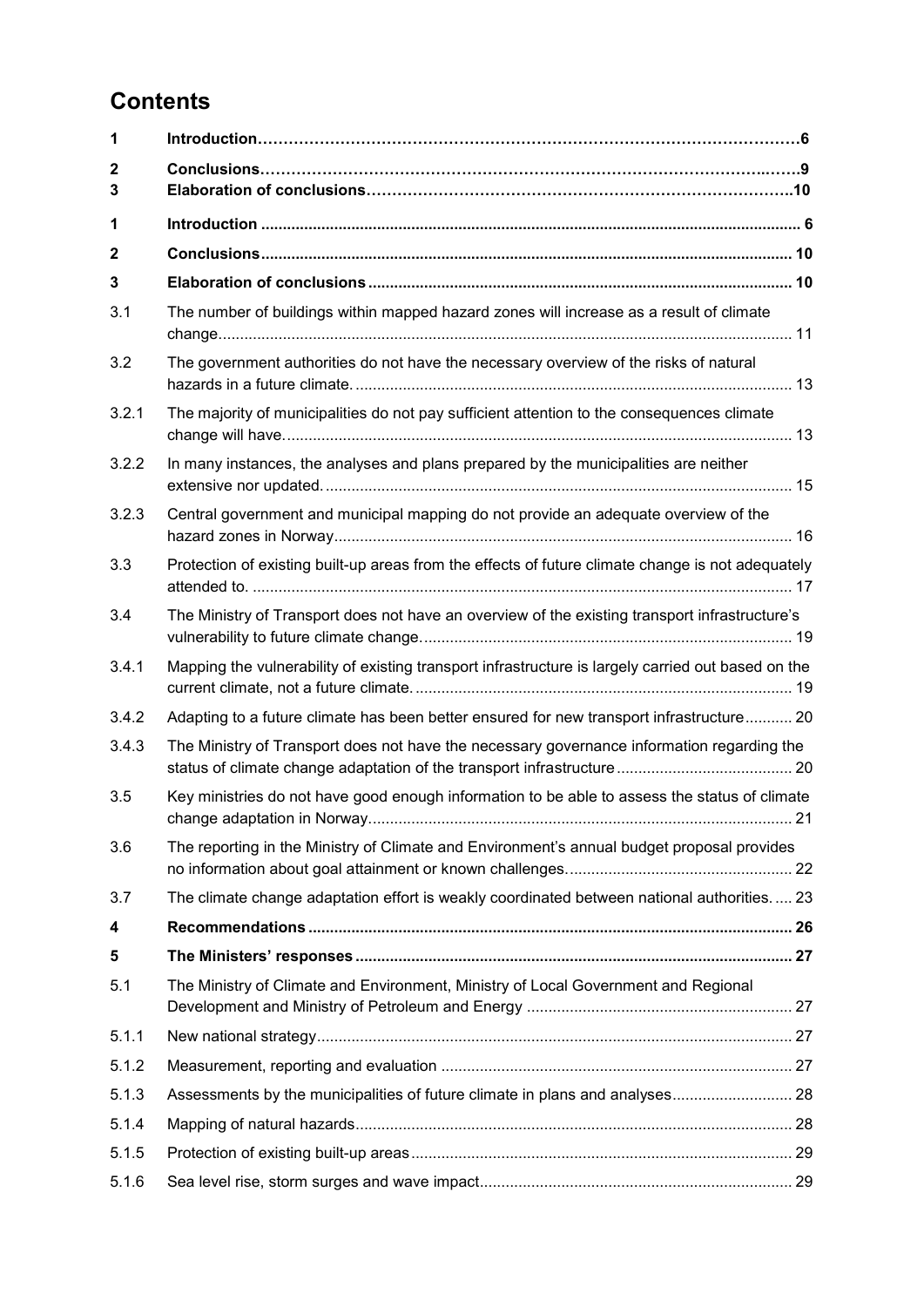| 6 The Office of the Auditor General's statement to the Minister's response  32 |  |
|--------------------------------------------------------------------------------|--|
|                                                                                |  |
|                                                                                |  |
|                                                                                |  |

#### **Table overview**

|  |  |  |  |  |  |  |  |  |  | Table 1 Buildings located in areas with natural hazards for the current and future climate 12 |
|--|--|--|--|--|--|--|--|--|--|-----------------------------------------------------------------------------------------------|
|--|--|--|--|--|--|--|--|--|--|-----------------------------------------------------------------------------------------------|

#### **Overview of figures**

| Figure 1: Whether the municipality has assessed natural hazards and vulnerability for a period of    |  |
|------------------------------------------------------------------------------------------------------|--|
|                                                                                                      |  |
| Figure 2 Overview of key public entities involved in the climate change adaptation effort during the |  |
|                                                                                                      |  |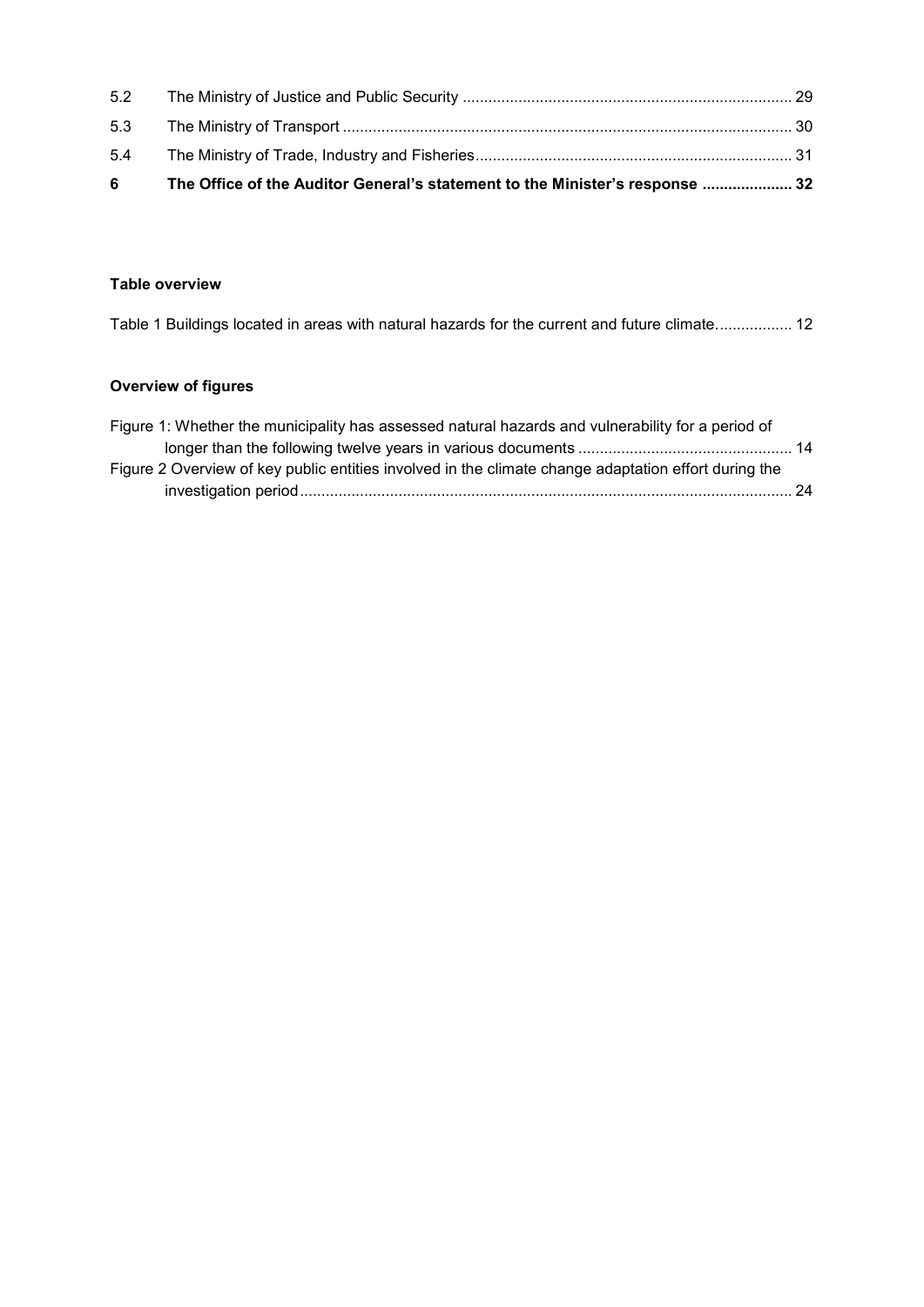The Office of the Auditor General uses the following severity rating scale, ranked from the most to the least severe:

- 1. **Extremely serious** is used in circumstances where the consequences for society or the affected citizens are extremely serious, such as a risk to life or health.
- 2. **Serious** is used in circumstances that may have significant consequences for society or affected citizens, or where the sum of errors and omissions is so great that this must be considered serious.
- 3. **Highly reprehensible** indicates circumstances that have less serious consequences, but concern matters of principle or great importance.
- 4. **Reprehensible** is used to characterise inadequate management where the consequences are not necessarily serious. This may apply to errors and omissions that have financial consequences, violation of regulations or matters that have been addressed earlier and have still not been corrected.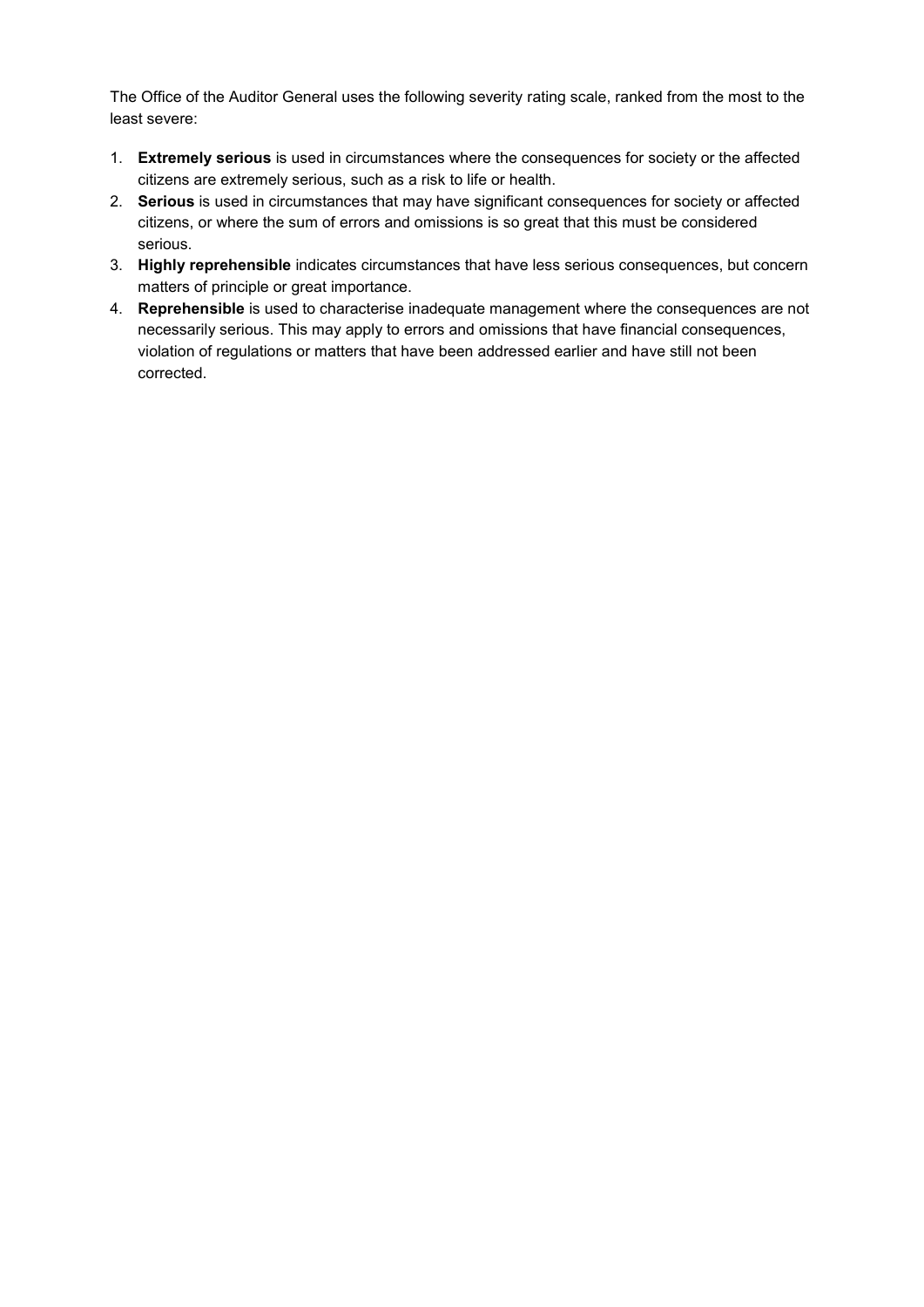# <span id="page-5-0"></span>1 Introduction

The Intergovernmental Panel on Climate Change (IPCC) presented the first part of the sixth assessment report on climate change on 9 August 2021. According to the report, climate change is proceeding at a faster pace, will become more intense, and some of the trends are now irreversible.<sup>1</sup> Climate change is already causing more extreme weather across the globe and changes in climate systems.

Since 2013, the Norwegian authorities have had a national objective for society to be prepared for and adapted to climate change, cf. Report No. 33 to the Storting (White Paper) (2012–2013) Climate change adaptation in Norway, and Recommendation 497 S (2012–2013). According to the white paper, **climate change adaptation** involves recognising that the climate is changing, understanding the impacts, and taking steps either to prevent damage or to make use of opportunities that may arise. The Ministry of Climate and Environment emphasizes that climate change impacts all areas of society and requires extensive cooperation, a common knowledge base and interdisciplinary solutions.<sup>2</sup>

According to the IPCC's report from August 2021, the average global temperature has already risen by 1.1 degrees Celsius.<sup>3</sup> With the current rate of emissions, the increase over the next 20 years will pass 1.5 degrees. This means that we will notice climate change earlier than expected and that we have shorter time to adapt. According to the report, without immediate, extensive and sustained cuts to emissions we will not be able to achieve the goal of limiting global warming to 1.5 degrees.

An important starting point for society's adaptation to climate change is the national **climate projections**, which show the impact of climate change in Norway. Report no. 33 to the Storting (White Paper) (2012–2013) states that, when working with climate change adaptation, the government authorities must assume a scenario in which there are high greenhouse gas emissions. According to the white paper, this is done as a precautionary approach.<sup>4</sup> The requirement for using the high emissions alternative as a

#### 同 **Climate projections and emissions scenarios**

Climate projections are calculations of what the climate will look like up to 2100. Among other things, the calculations can be used as a basis for adapting land-use planning and the dimensioning of infrastructure and buildings to a future climate.

The projections are based on the Intergovernmental Panel on Climate Change's (IPCC) different scenarios for future greenhouse gas emissions.

-

<sup>1</sup> The United Nations (2021) *Report of the Intergovernmental Panel on Climate Change: A Code Red for Humanity*, 9 August 2021.

<sup>2</sup> Report No. 33 to the Storting (White Paper) (2012–2013) Climate change adaptation in Norway and letter from the Ministry of Climate and Environment to the Office of the Auditor General dated 6 September 2019.

<sup>3</sup>The Norwegian Environment Agency (2021) *The IPCC's Sixth Assessment Report, Main findings in the first part of the Sixth Assessment Report* 

<sup>4</sup> Report No. 33 to the Storting (White Paper) (2012–2013) *Climate change adaptation in Norway*, page 35 and *Central Government Planning Guidelines for Climate and Energy Planning and Climate Change Adaptation, Chapter 4.3.*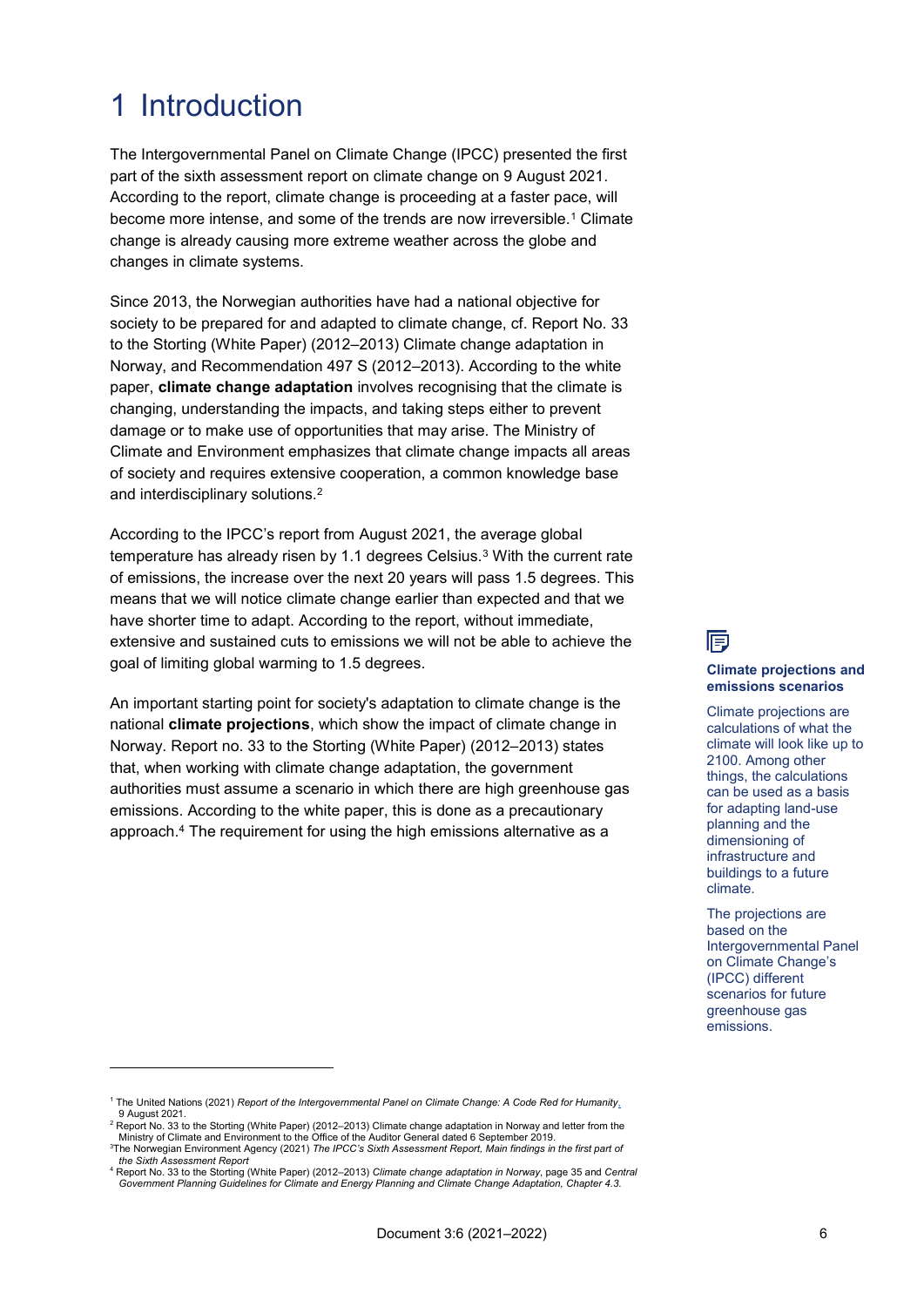#### basis is also stated in the *Central Government Planning Guidelines for Climate and Energy Planning and Climate Change Adaptation*. 5

In the scenario of high greenhouse gas emissions, it is estimated that temperatures in Norway will rise by between 3.3 and 6.4 degrees toward the end of the century.<sup>6</sup> In line with this scenario, annual rainfall will increase by approximately 18 per cent, and incidents of torrential rain will become more intense and occur more frequently. Floods caused by rain will also become more intense and occur more often, while floods resulting from snowmelt will be fewer and smaller. The sea level will rise by between 15 and 55 cm depending on the location. More rainfall and flooding will also result in more frequent landslides. Scenarios with lower greenhouse gas emissions produce less climate change. However, higher temperatures and more rainfall have also been predicted for the lower emission scenarios.<sup>7</sup>

According to Finance Norway's natural damage statistics, approximately NOK 2.5 billion was paid in compensation for damage caused by extreme weather and natural disasters combined from 2018 to 2020. The largest proportion of the compensation amounts concerned damage from storms and landslides.<sup>8</sup> Costs associated with repairs to roads, railways and other public infrastructure are added to this. Climate change may increase the risk of damage and inflict significant costs on society if climate change is not taken into consideration in the long-term planning.<sup>9</sup>

The objective of the investigation was to assess the work of the government authorities in adapting infrastructure and built-up areas to a changing climate. By government authorities, we mean both central government authorities and the municipalities. The municipalities are at the forefront of dealing with climate change because the effects of climate change are local.

In terms of infrastructure, we particularly looked at central government transport infrastructure. The reason for this is that society is reliant on wellfunctioning transport systems, and that climate change increases the risk of natural hazards that reduce the accessibility and safety of roads, railways, and sea lanes along the coast.<sup>10</sup>

A fundamental principle for the work on climate change adaptation is that the responsibility lies with the stakeholder that is in charge of a task or function that is affected by climate change (the principle of responsibility). All sectoral authorities thereby have a responsibility to ensure that climate change is taken into consideration within their own areas. In addition, the Ministry of Climate and Environment has a special responsibility for facilitating the government's overall work on climate change adaptation. The Norwegian

<sup>5</sup> REG-2018-09-28-1469, *Central Government Planning Guidelines for Climate and Energy Planning and Climate Change Adaptation*

<sup>6</sup> The Norwegian Centre for Climate Services (NCCS) (2015) *Climate in Norway 2100 – a knowledge base for climate adaptation,* updated in 2015, report no. 2/2015, 2nd edition*.* 

<sup>7</sup> The Norwegian Centre for Climate Services (NCCS) (2015) *Climate in Norway 2100 – a knowledge base for climate adaptation updated in 2015,* report no. 2/2015

<sup>8</sup> Finance Norway (2021) *Amounts of compensation for storms, floods, storm surges and landslides*. Norwegian

Natural Damage Statistics (NASK) Finance Norway, date accessed: 1 September 2021. <sup>9</sup> Report No. 33 to the Storting (White Paper) (2012–2013) *Climate change adaptation in Norway.*

<sup>10</sup> Larsen et al. (2010) *National Transport Plan (2014–2023) Investigation Phase, Climate Change Adaptation*, page 8.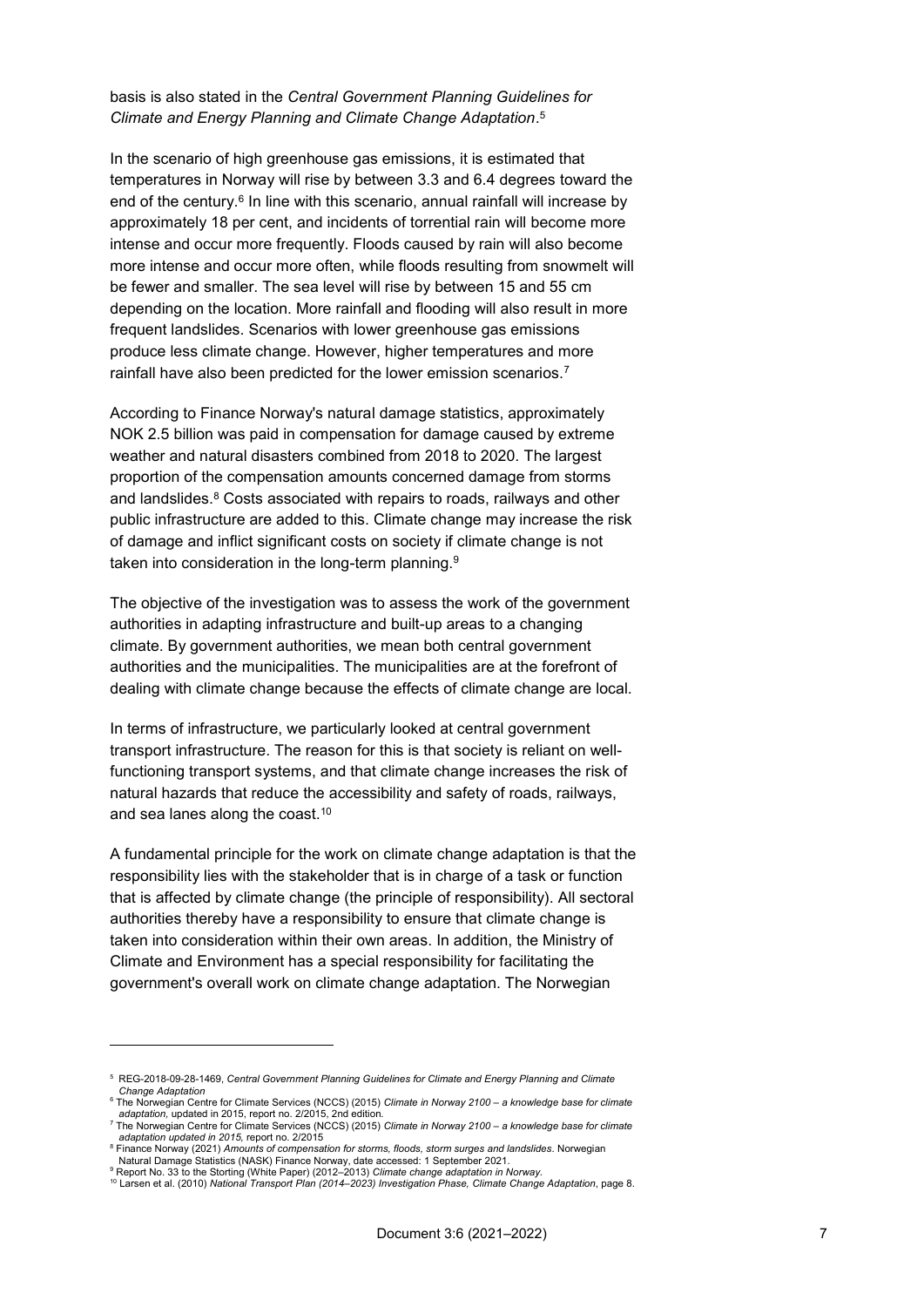Environment Agency, which is the Ministry's specialist agency, is responsible for coordination.

The investigation included the areas of responsibility of the Ministry of Climate and Environment, the Ministry of Local Government and Modernisation (now the Ministry of Local Government and Regional Development)<sup>11</sup>, the Ministry of Justice and Public Security, the Ministry of Transport, and the Ministry of Petroleum and Energy that involve the adaptation of transport infrastructure and built-up areas to a changing climate. Following the change of government in autumn 2021, responsibility for coastal infrastructure and agency management of the Norwegian Coastal Administration was transferred from the Ministry of Transport to the Ministry of Trade, Industry and Fisheries.<sup>12</sup>

Furthermore, the investigation included the Ministry of Agriculture and Food's follow-up of the Forestry Act when concerning the provisions relating to natural hazards. The reason for this is that large parts of built-up areas and the rail and road network border forested areas, and that the management and operation of forests has an impact on the risk of flooding and landslides.

The investigation primarily covered the period from 2013, after Report No. 33 to the Storting (White Paper) (2012–2013) *Climate change adaptation in Norway* was considered, and until 2021. Some documents before and after the period were included.

Among other things, the investigation was based on the following decisions and prerequisites from the Storting:

 Act relating to Municipal Emergency Preparedness, Civil Protection and the

Norwegian Civil Defence (Civil Protection Act)

- Act relating to Planning and the Processing of Building Applications (Planning and Building Act)
- Act relating to forestry (Forestry Act)
- Act relating to Norway's climate targets (Climate Change Act)
- Act relating to protection against and compensation for natural damage (Natural Damage Act)
- Act relating to public roads (Public Roads Act)
- Act relating to the establishment and operation of railways, including tramways, underground railways and suburban railways etc. (Railways Act)
- Act relating to harbours and fairways (Harbours and Fairways Act)
- Recommendation 497 S (2012–2013), cf. Report No. 33 to the Storting (White Paper) (2012–2013) *Climate change adaptation in Norway*
- Recommendation 358 S (2012–2013), cf. Report No. 15 to the Storting (White Paper) (2011–2012) *How to live with the hazards – floods and landslides*

<sup>&</sup>lt;sup>11</sup> The Ministry of Local Government and Modernisation became the Ministry of Local Government and Regional Development from 1 January 2022. Since this occurred after the period in which the investigation was conducted, we have not used the new name until the recommendations in Chapter 4.

<sup>12</sup> Cf. Royal Decree of 22 October 2021.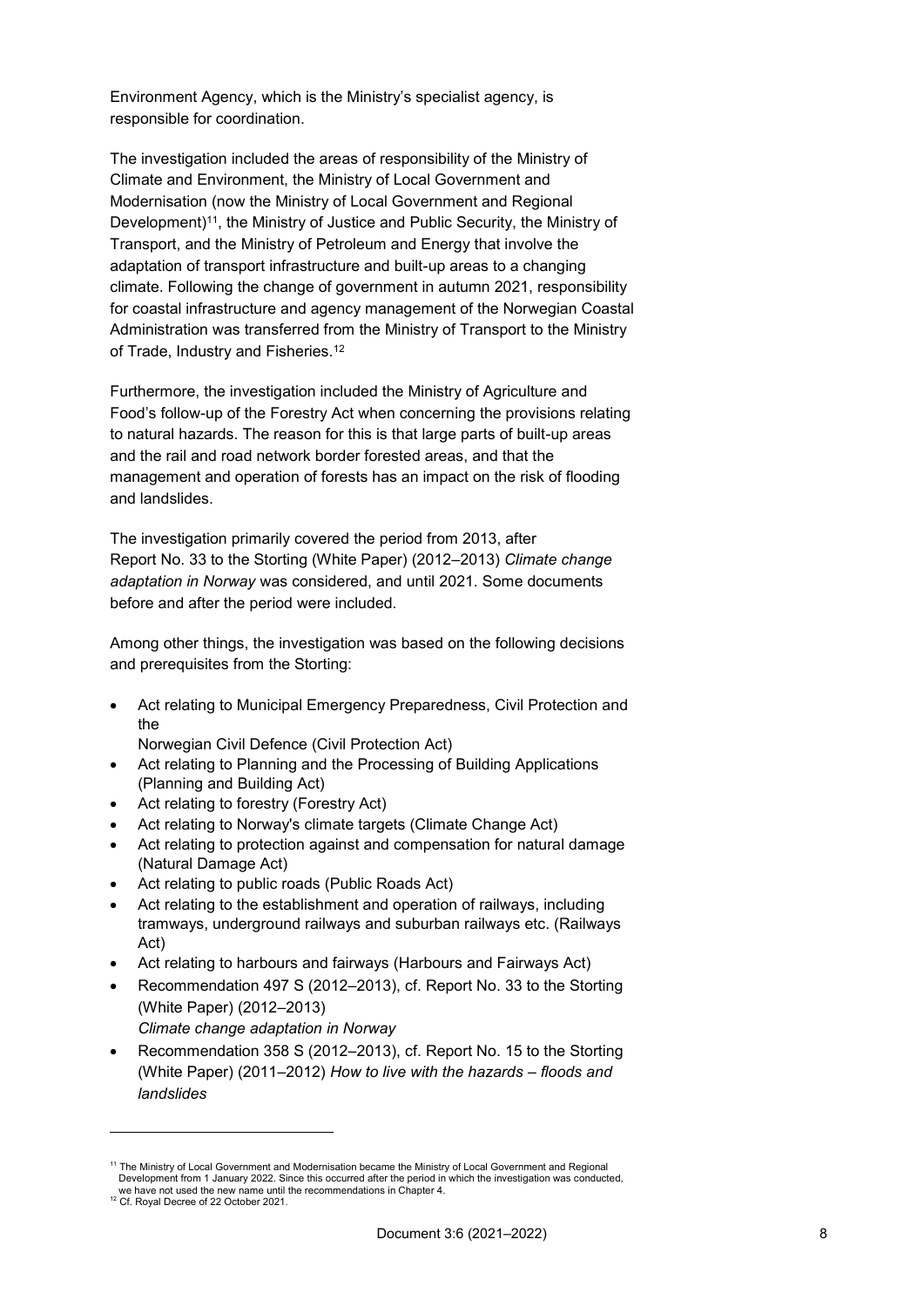The report was presented to the Ministry of Climate and Environment, the Ministry of Petroleum and Energy, the Ministry of Justice and Public Security, the Ministry of Local Government and Modernisation, the Ministry of Transport, and the Ministry of Agriculture and Food in the letter of 3 November 2021. In letters dated between 6–10 December 2021, the ministries provided comments to the report. Most of the comments have been incorporated into the report and this document.

The report, the Board of the Auditors General's cover letter of 18 January 2022 to the ministries that received recommendations and the ministers' responses on 4 and 7 February 2022 have been enclosed as appendices.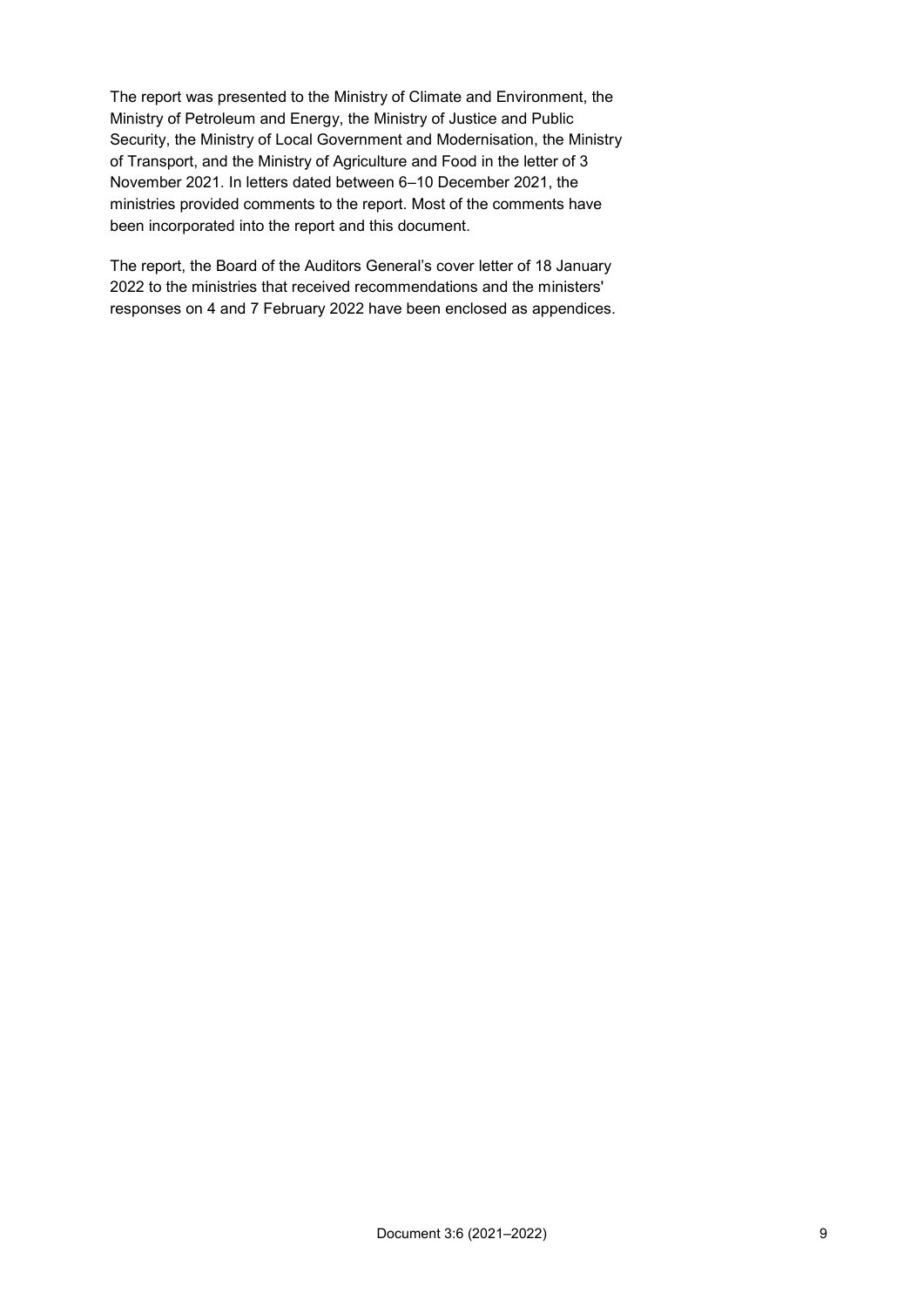# <span id="page-9-0"></span>2 Conclusions

#### **Conclusions**

- The number of buildings within mapped hazard zones will increase as a result of climate change.
- The government authorities do not have the necessary overview of the risks of natural disasters in a future climate.
- Existing built-up areas are not being adequately protected from the effects of future climate change.
- The Ministry of Transport lacks an overview of the existing transport infrastructure's vulnerability to future climate change.
- Key ministries do not have good enough information to be able to assess the status of climate change adaptation in Norway.
- The reporting in the Ministry of Climate and Environment's annual budget proposal does not provide information on goal attainment or known challenges.
- The work on climate change adaptation between national authorities is weakly coordinated.

# <span id="page-9-1"></span>3 Elaboration of conclusions

It is a national objective that society shall be prepared for and adapted to climate change. Climate change impacts all areas of society, and the Ministry of Climate and Environment has determined that this requires extensive cooperation, a joint knowledge base and interdisciplinary solutions.

The investigation demonstrates that the government authorities have inadequate knowledge about how vulnerable existing built-up areas and transport infrastructure are to natural hazards in future climatic conditions. This presents a risk that necessary preventive measures are not being initiated. The government authorities lack the necessary overview of how far Norway has progressed with the climate change adaptation work, and coordination between national authorities is inadequate.

In light of the significant consequences that climate change will have, the Office of the Auditor General considers it serious that the government authorities have failed to ensure adequate oversight and initiate the necessary measures for protecting existing built-up areas and infrastructure.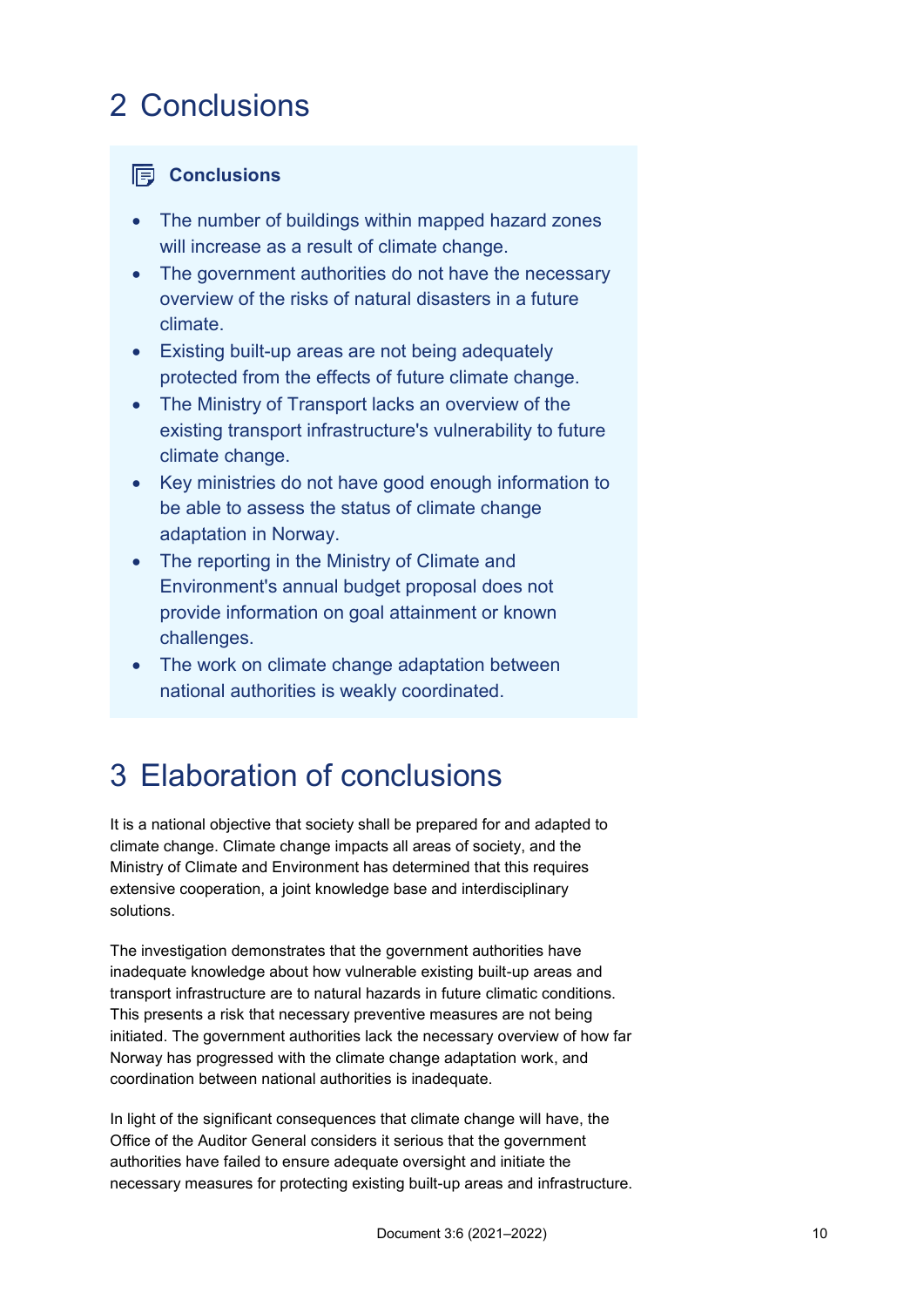This may result in unnecessarily high costs to society and could also have consequences for the safety of citizens.

# <span id="page-10-0"></span>3.1 The number of buildings within mapped hazard zones will increase as a result of climate change.

At present, there are already approximately 191,000 buildings within mapped hazard zones for floods, landslides, quick clay landslides and storm surges.<sup>13</sup> As stated in the introduction, the average global temperature has already increased by 1.1 degrees Celsius, which means that we will notice the impact of climate change earlier than we previously expected and that we have less time in which to adapt. This entails that more buildings will be vulnerable to natural hazards.

Table 1 provides an overarching overview of the number of buildings that hazard mapping shows are located in areas at risk of various natural hazards and in areas at risk of surface runoff (urban floods). For example, based on the high emissions scenario that the government authorities have decided to use, in some counties there will be a 50 per cent increase in the number of flood-prone buildings up until 2100. Storm surges with levels that currently occur every 200 years will occur much more frequently. In Western Norway, storm surges of this magnitude will probably occur every second year going toward 2100.

#### 頂 **Recurrence intervals**

Recurrence intervals provide a statistical measurement of how often a natural disaster of a particular magnitude will occur. A flood with a recurrence interval of 200 years, (also called a 200 year flood), occurs on average every 200 years. At the same time, it cannot be ruled out that a flood of this magnitude could occur more often than every 200 years.

<sup>&</sup>lt;sup>13</sup> Areas which have been mapped for the risk of 200-year floods, 1,000 and 5,000-year landslides, quick clay landslides and 200-year storm surges. Storm surges are a calculation and not a survey carried out in the terrain.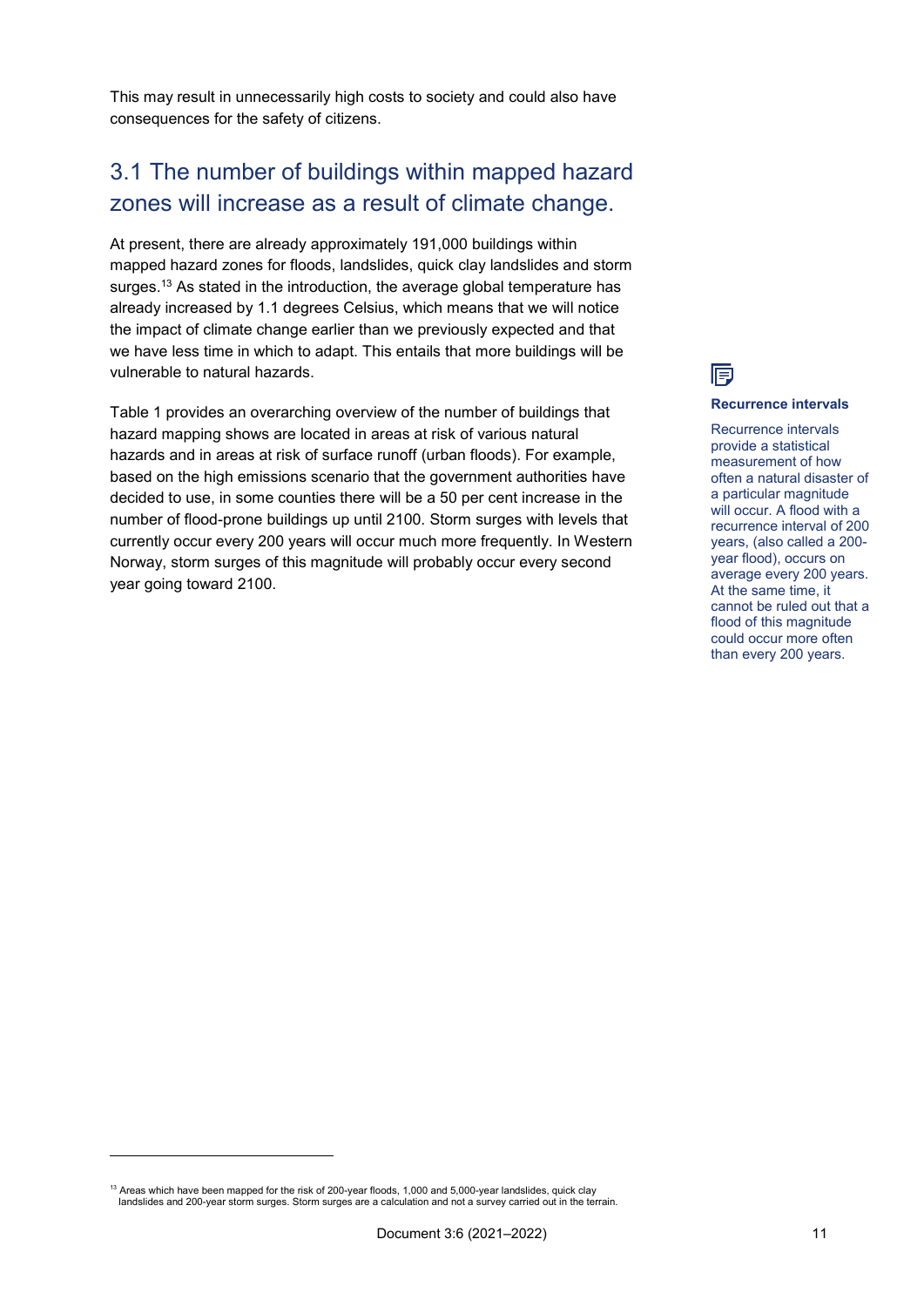#### <span id="page-11-0"></span>**Table 1 Buildings located in areas with natural hazards for the current and future climate.**

| <b>Natural hazard</b>                  | Number of buildings and potential natural hazard in a changing<br>climate                                                                                                                                                                                 |  |  |  |  |  |  |
|----------------------------------------|-----------------------------------------------------------------------------------------------------------------------------------------------------------------------------------------------------------------------------------------------------------|--|--|--|--|--|--|
| <b>Flood</b>                           | Approximately 22,000 buildings are currently located in areas that are at<br>$\bullet$<br>risk of 200-year floods, and 60 per cent of these are in Eastern Norway.                                                                                        |  |  |  |  |  |  |
|                                        | The number of buildings vulnerable to 200-year floods will increase by<br>$\bullet$<br>10 per cent until 2100, and by 50 per cent in some counties.                                                                                                       |  |  |  |  |  |  |
|                                        | Climate change will result in more frequent and severe flooding events.<br>$\bullet$                                                                                                                                                                      |  |  |  |  |  |  |
| <b>Landslides in</b><br>steep terrain* | Approximately 46,000 buildings are currently located within areas that<br>$\bullet$<br>are at risk of 1,000-year landslides and 5,000-year landslides, the<br>majority of which are in Western Norway.                                                    |  |  |  |  |  |  |
|                                        | Climate change may result in landslides occurring in new areas and<br>$\bullet$<br>becoming more frequent.                                                                                                                                                |  |  |  |  |  |  |
| <b>Quick clay</b><br><b>landslides</b> | Approximately 54,000 buildings are currently located in areas that are at<br>$\bullet$<br>risk of quick clay landslides, principally in Eastern Norway and<br>Trøndelag.                                                                                  |  |  |  |  |  |  |
|                                        | More frequent and intense rainfall episodes (and therefore flooding) will<br>$\bullet$<br>lead to increased erosion, which can trigger more quick clay landslides<br>at new locations, and quick clay landslides may occur more frequently.               |  |  |  |  |  |  |
| <b>Storm surges</b>                    | Approximately 72,000 buildings are currently located in areas that may<br>$\bullet$<br>be vulnerable to 200-year storm surges, principally in Western Norway.                                                                                             |  |  |  |  |  |  |
|                                        | By 2090, approximately 116,000 of the current buildings will be located<br>$\bullet$<br>in areas that are at risk of 200-year storm surges. This is an increase of<br>about 60 per cent.                                                                  |  |  |  |  |  |  |
|                                        | The frequency of storm surges will increase significantly. There is<br>$\bullet$<br>presently a 0.5 per cent probability of a 200-year storm surge in<br>Western Norway occurring within a year. In 2090, this may occur every<br>second year until 2100. |  |  |  |  |  |  |
| <b>Surface runoff</b>                  | Approximately 315,000 buildings in urban areas with more than 2,000<br>٠<br>inhabitants are located within areas of potential water accumulation.                                                                                                         |  |  |  |  |  |  |
|                                        | The number of incidents involving surface runoff will increase, and<br>$\bullet$<br>areas of potential water accumulation will be impacted more often.                                                                                                    |  |  |  |  |  |  |

Source: Statistics Norway and Norwegian Centre for Climate Services. \*Landslides, debris floods, rockslides, slush flows and avalanches.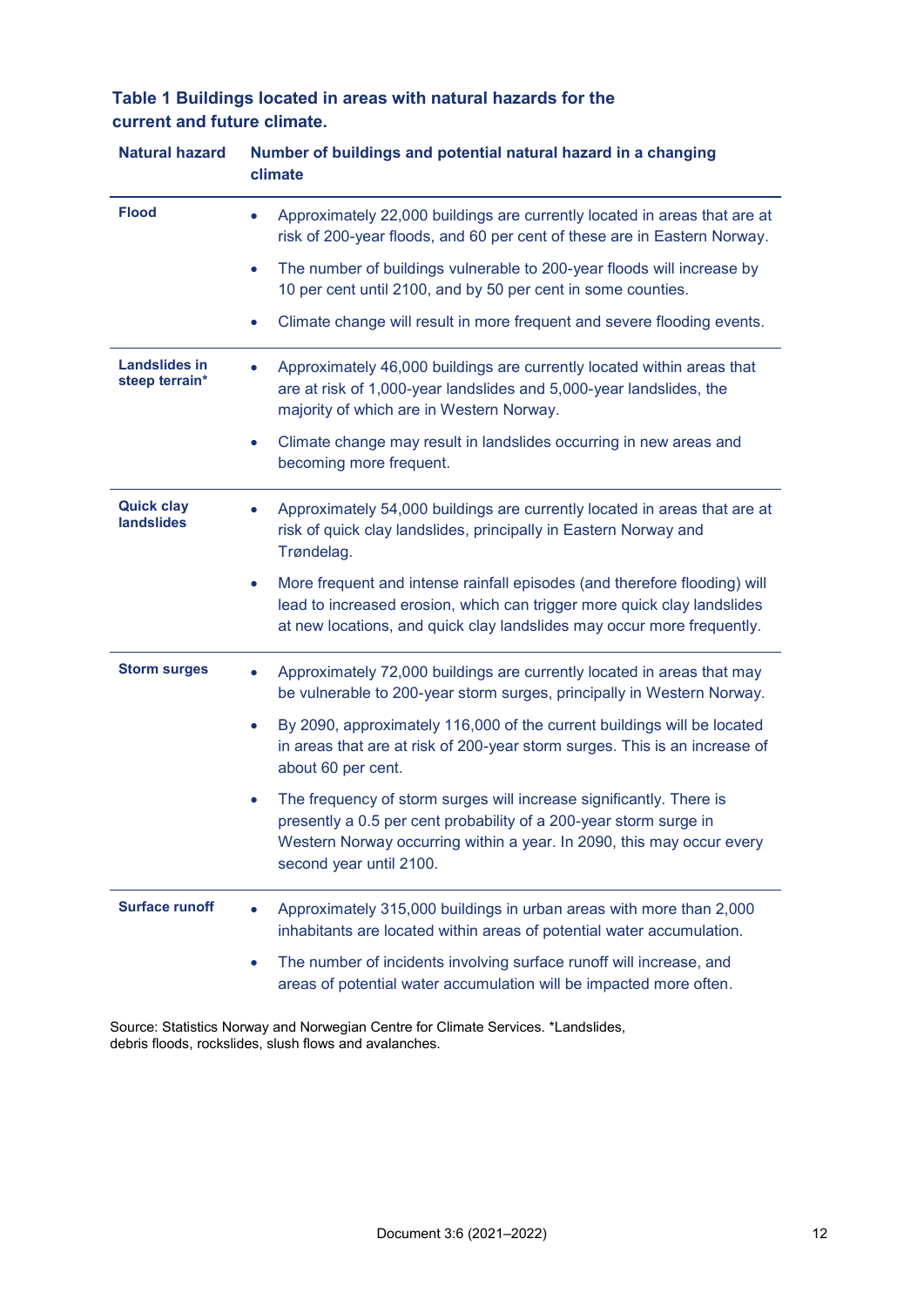# <span id="page-12-0"></span>3.2 The government authorities do not have the necessary overview of the risks of natural hazards in a future climate.

The municipalities have a general and fundamental responsibility to ensure the safety and security of the population within their geographical areas.<sup>14</sup> The responsibility that the municipalities have for civil protection entails that they play a vital role in the work of adapting infrastructure and built-up areas to climate change. As part of the civil protection work, the municipality must carry out **a comprehensive risk and vulnerability assessment (comprehensive RVA)**. <sup>15</sup> The assessment shall provide the municipality with an overview and knowledge of risks and vulnerabilities and measures to strengthen the civil protection work.

Through municipal planning, the municipalities shall also prevent the risk of loss of life, damage to health, the environment and vital infrastructure, property etc., and adapt society to expected climate change.<sup>17</sup> The municipality must take climate change into consideration through preventing negative consequences of land use. Important tools for achieving this are the **risk and vulnerability assessment associated with the planning processes**.

Pursuant to the Civil Protection Act, the county governors oversee the work of municipalities on behalf of the Ministry of Justice and Public Security. The Norwegian Directorate for Civil Protection (DSB) provides guidance. In addition, the county governors provide planning guidance to the municipalities on behalf of the Ministry of Local Government and Modernisation and Ministry of Climate and Environment. The Norwegian Water Resources and Energy Directorate (NVE), which is subordinate to the Ministry of Petroleum and Energy, assists the municipalities through both mapping and guidance.

#### <span id="page-12-1"></span>3.2.1 The majority of municipalities do not pay sufficient attention to the consequences climate change will have.

A survey we have conducted of the municipalities demonstrates that almost all municipalities consider natural hazards and assess whether infrastructure and built-up areas are vulnerable to natural hazards in the comprehensive RVA, strategic plans and the municipal master plan for land use. However, many municipalities do not consider natural hazards and vulnerability in light of **the future climate**

In the survey, the municipalities were asked whether they had considered natural hazards and the vulnerability of infrastructure and built-up areas for a period longer than the next twelve years in the comprehensive RVA,

-

# 同

#### **Comprehensive risk and vulnerability assessment**

The assessments involves mapping, systematizing and assessing the probability of undesired events that may occur in the municipality, and how these can affect the municipality, cf. Section 2 of the Regulations relating to municipal preparedness duty.

### 同

#### **Municipal master plan**

The municipality is required to have a municipal master plan which includes municipal, regional and national objectives, interests and tasks.<sup>16</sup> It is intended to serve as a policy instrument for the municipality's development.

<sup>&</sup>lt;sup>14</sup> Cf. Recommendations 311 L (2009–2010) relating to the Civil Protection Act.

<sup>15</sup> *Section 2 of the Regulations relating to the municipal preparedness duty.*

<sup>16</sup> The Ministry of the Environment (2011) *The Municipal Planning Process – the social element – the implementation element*. Page 8 of the Guide.

<sup>&</sup>lt;sup>17</sup> Cf. Section 3-1 of the Planning and Building Act.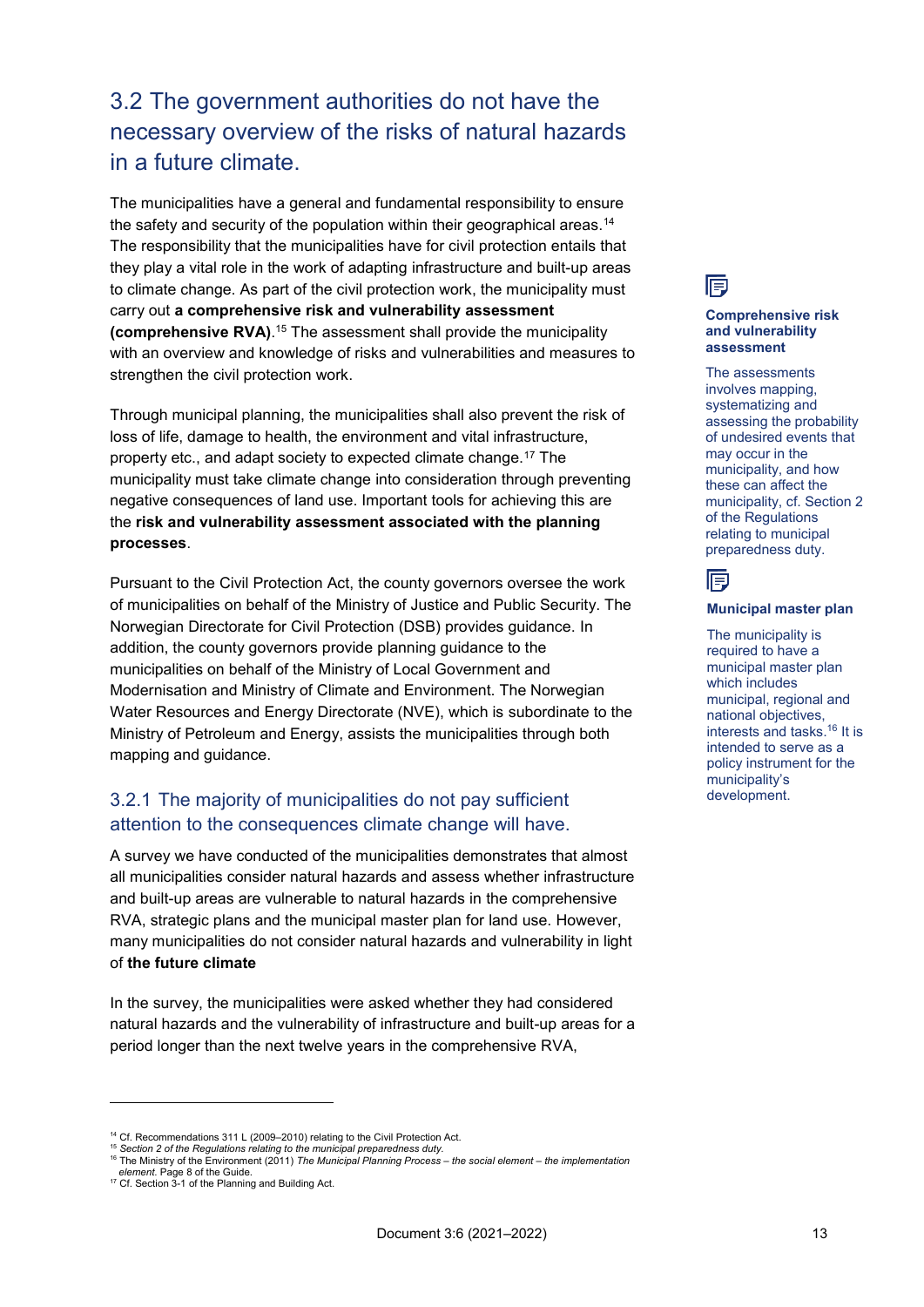strategic plans and the municipal master plan's land-use element.<sup>18</sup> Figure 1 shows the distribution of the responses provided by the municipalities. It shows that less than half of the municipalities consider the risk of natural hazards and the vulnerability of built-up areas and infrastructure for a period of longer than the following twelve years. This applies to the comprehensive RVAs, strategic plans and the municipal master plan for land-use.

#### **Figure 1: Whether the municipality has assessed natural hazards and vulnerability for a period of longer than the following twelve years in various documents**



Source: The Office of the Auditor General's survey. \*Strategic plans are the municipality's planning strategy, the social element in the municipal master plan, with the associated implementation element and any other strategic documents.

Furthermore, the survey shows that, when developing the comprehensive RVA, only 29 per cent of the municipalities have considered natural hazards in terms of the climate 50 years into the future. 19 per cent considered the vulnerability of infrastructure and built-up areas with a climate 50 years into the future.

With regard to the municipality's overall land-use planning, which forms the basis for planning further development in the municipality, only 38 per cent of the municipalities had considered how the climate would influence the risk of natural hazards in 50 or more years. This is despite the fact that the municipal plan establishes guidelines for new building projects normally intended to remain standing for a longer period of time.

On the whole, this demonstrates that, in the emergency preparedness and planning, the municipalities do not pay sufficient attention to how future climatic conditions will impact both existing and planned infrastructure and buildings. The Office of the Auditor General finds there to be a low

<sup>&</sup>lt;sup>18</sup> The planning documents must be long-term. Some operate with a period of twelve years, i.e. three planning periods. The guide proposes that the municipalities think 20–30 years into the future when concerning land-use planning. We therefore gave the municipalities the option of crossing off for a medium-term period of 12–50 years and a period of longer than 50 years.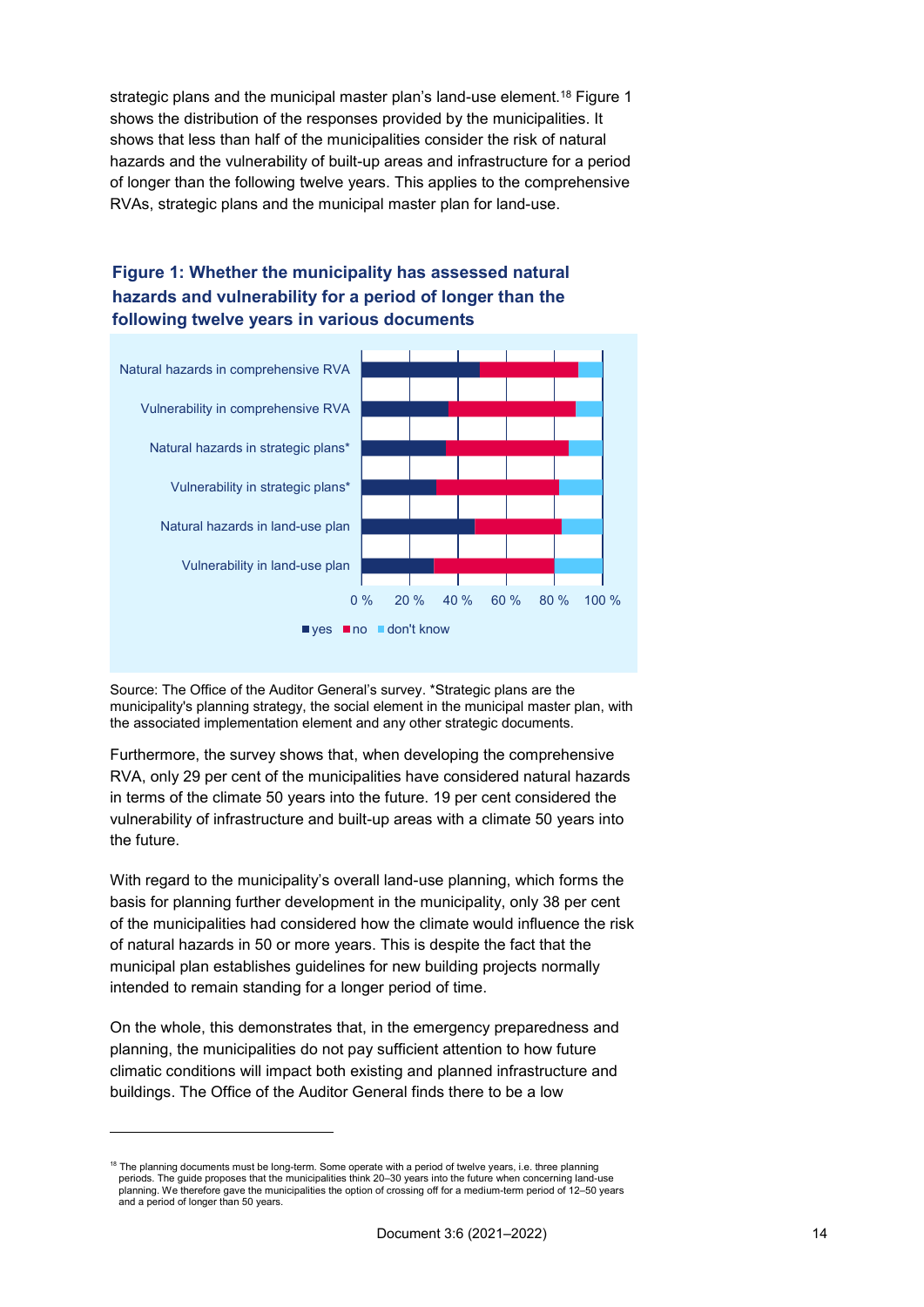proportion of municipalities that have considered the future climate. In connection with this, we refer to both the significant impact of climate change on civil protection and the fact that a clear national objective has been set that society must be prepared for and adapted to climate change. The municipalities should have a longer-term perspective in order to be prepared for the consequences of climate change.

#### <span id="page-14-0"></span>3.2.2 In many instances, the analyses and plans prepared by the municipalities are neither extensive nor updated.

As stated above, the survey showed that most municipalities consider one or more natural hazards when developing the comprehensive RVAs and the municipal master plans. However, in the interviews we conducted, several challenges with the analyses were identified.

In many cases, the comprehensive risk and vulnerability assessment that are carried out in connection with the emergency preparedness, lack an assessment of what the expected climate change will entail for the municipality in practice.

With regard to the risk and vulnerability analyses that are carried out in connection with the municipal master plan for land-use, several of those we interviewed thought that the analyses could have been more extensive and more specific. Many municipalities find it difficult to conduct risk and vulnerability analyses as a part of the municipal planning. Furthermore, there is little transfer of knowledge from the various processes. For example, many municipalities do not follow up problem areas identified in the comprehensive risk and vulnerability assessment in the municipal planning.

With regard to the zoning plans, several of those we interviewed noted that the analyses can often be conducted by consultants without the necessary expertise. The small municipalities in particular do not have the expertise to set the correct requirements to the consultants. Many of the municipalities also do not have sufficient expertise for evaluating results that they receive from the consultants.

Another challenge is that plans which have been adopted are not amended even if there are new requirements or updated knowledge regarding natural hazards. The survey we conducted among the municipalities showed that few municipalities abolish previously adopted plans, despite discovering new natural hazards in the planning work. A consequence of few municipalities abolishing previous plans despite natural hazards being revealed is that insufficient consideration is paid to natural hazards in the planning process.

The survey demonstrates that the municipalities also do not make good enough use of the county-level climate profiles the Norwegian Centre for Climate Services has prepared in recent years. 72 per cent of municipalities have not used the regional climate profiles when developing the municipal master plan for land-use. When a portion of the municipal master plans are also 10 years old or older, the plans become outdated and unsuitable as tools for managing the risks associated with a changing climate.

# 頂

#### **Climate profiles**

The climate profiles prepared by the Norwegian Centre for Climate Services provide a brief summary of the present climate, expected climate change and climate challenges. These are intended to serve as a knowledge base for climate change adaptation.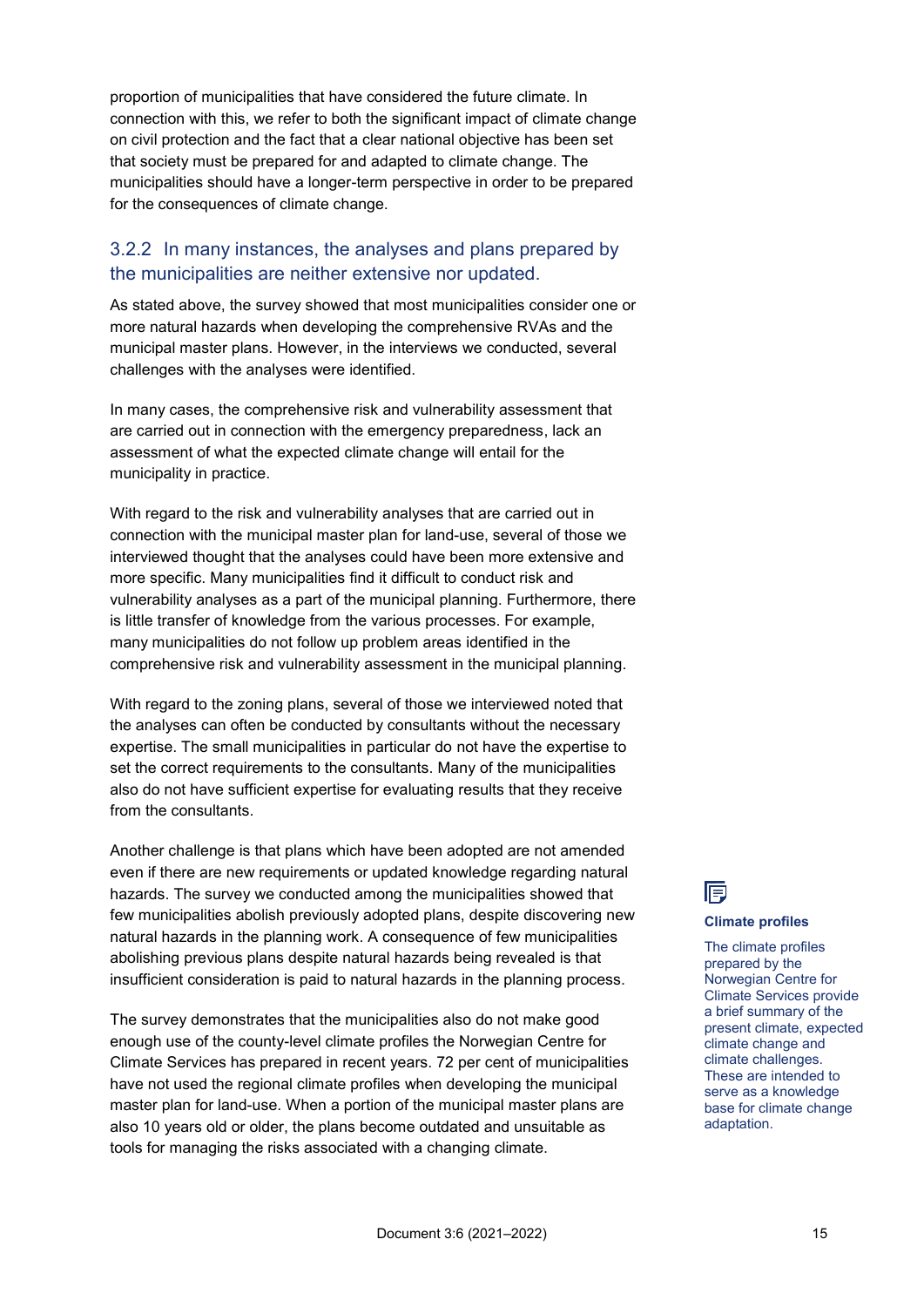On the whole, the Office of the Auditor General is of the opinion that there is a risk of municipalities permitting development in areas vulnerable to future natural hazards without first having conducted an adequate risk assessment.

#### <span id="page-15-0"></span>3.2.3 Central government and municipal mapping do not provide an adequate overview of the hazard zones in Norway

The Norwegian Water Resources and Energy Directorate (NVE) has a national responsibility for floods and landslides. As part of this responsibility, the NVE produces maps showing areas where there may be a risk of floods or landslides (susceptibility maps) and maps where natural hazards are proven to exist (hazard zone maps). The municipalities also map areas as part of the emergency preparedness work and municipal planning work. In addition, developers study the risks associated with new developments.

The investigation showed that hazard mapping in the municipalities primarily occurs in areas where development is planned, not in areas that are fully developed. This means that the risk and vulnerability assessments carried out in connection with emergency preparedness and in planning do not provide a good and complete overview of the natural hazards in the municipality. As we have noted in section 3.2.1, the municipalities do not adequately consider the risk of natural hazards based on the future climate in either the medium or long-term. This further weakens the ability of the municipalities to adapt infrastructure and buildings to a future climate.

The investigation also showed that most of the maps prepared by the NVE were only produced for the current climate. Therefore, they do not, for example, show how much larger a flood zone will become or how frequently flooding will occur with a future climate.

The maps showing areas that are at risk of flooding, and which were prepared after 2012, take climate change into account. According to the NVE, it will take time to update the rest of the maps. Until this is achieved, the municipalities themselves have to calculate the potential extent of flooding caused by climate change.

In addition to the maps not being updated so that climate change is taken into account, there are areas that fall outside both the central government and municipal mapping. Our case study in Voss Municipality illustrates this problem. The municipality reported that it alone is unable to adequately map all flood risks before it adds new areas to the municipal master plan for landuse. Specific mapping therefore does not take place until development. According to Voss Municipality, it is more difficult to set restrictions or reject regulatory proposals from developers at that point.

In its risk assessment for 2021, the NVE found that there is a high probability that the mapping is inadequate, and that a lack of knowledge in the community regarding hazard areas constitutes a major risk. According to the directorate, when critical areas are not mapped well enough, this can result in municipalities approving development in areas that are at risk of floods and landslides.

#### 同 **Susceptibility and hazard zone maps**

The susceptibility maps are intended to assist the municipalities and others in identifying areas that are at risk of natural hazards.

The hazard zone maps show areas with natural hazards. The hazards are mapped in these areas.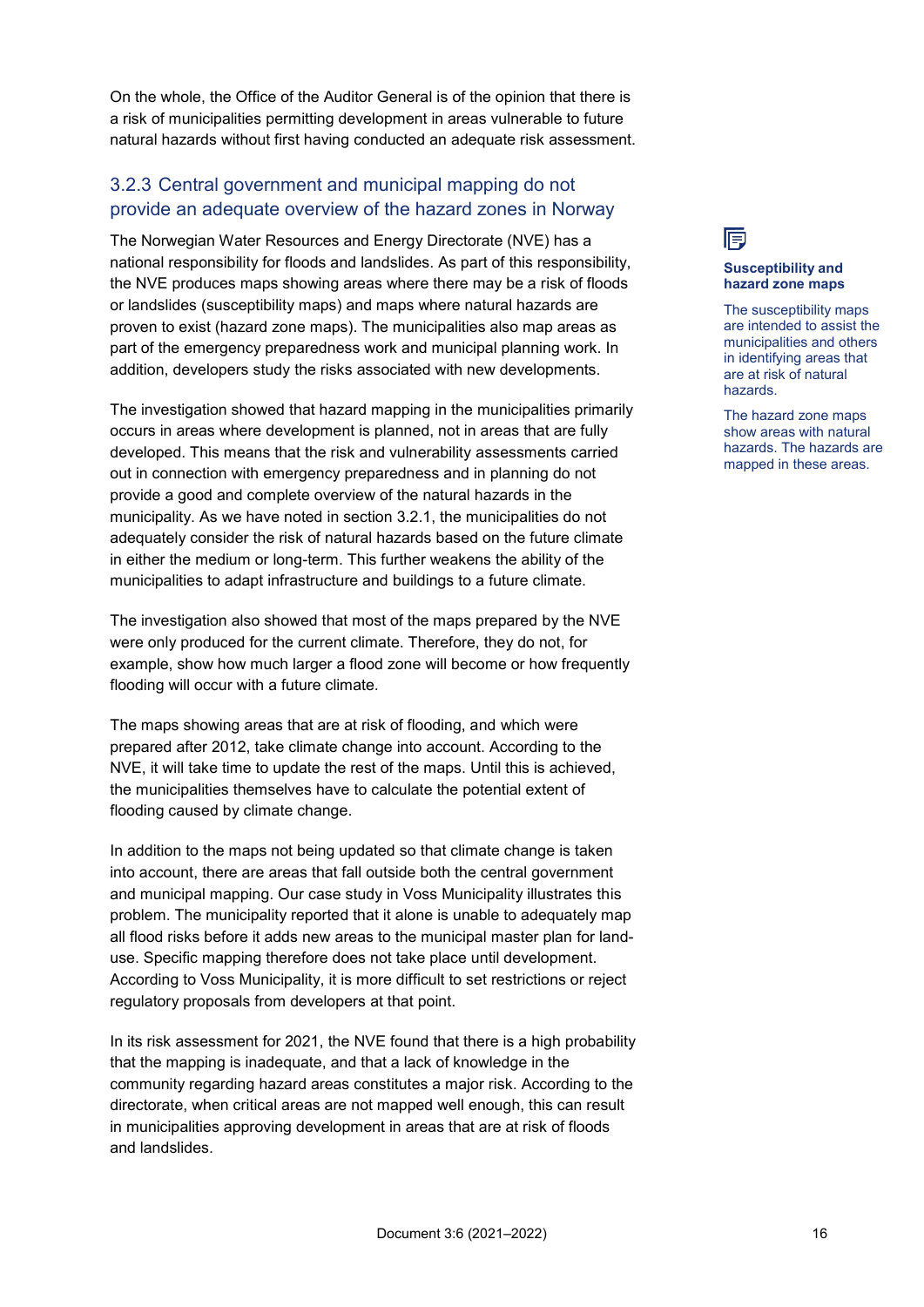The municipalities can receive support to assess the risk of natural hazards through assessment guidelines, central government hazard mapping, financial support schemes and guidance. The central government also conducts supervision. However, the investigation showed that it can, in practice, be difficult for the municipalities to apply the available knowledge and guidance to take climate change into consideration in their planning and risk and vulnerability assessments. In addition, work remains to be done on updating central government hazard mapping based on the changing risk profile created by climate change.

On the whole, the Office of the Auditor General finds that the mapping is inadequate when considering the challenges of a changing climate. When critical areas are not adequately mapped, this can result in development occurring in areas with natural hazards. This is ultimately about the safety of the inhabitants. The Office of the Auditor General regards this as serious.

### <span id="page-16-0"></span>3.3 Protection of existing built-up areas from the effects of future climate change is not adequately attended to.

General requirements to take natural hazards into account were reinforced in the Planning and Building Act of 1985, and were later further emphasized in the current Planning and Building Act of 2008. In 2010, these requirements were specified and quantified in the regulations relating to technical requirements for construction work, which set the minimum features a building must have in order to be legally erected in Norway.<sup>19</sup>

The investigation shows that the need for protective measures is greatest in areas where dwellings were erected before requirements for climate change adaptation were introduced. 75 per cent of the buildings in areas with natural hazards were built before general requirements for protection against natural hazards were strengthened in 1985.<sup>20</sup> Equivalently, 93 per cent of all buildings vulnerable to landslides, floods or storm surges were constructed before the requirements were inserted in the technical regulations in 2010. Most of the hazard-prone buildings were also erected before national hazard mapping was commenced. In 2021, the NVE estimated that it will cost NOK 85 billion if buildings vulnerable to landslides in steep terrain, flooding, erosion and quick clay landslides are to be protected against climate change in accordance with the current technical requirements for construction work.

Pursuant to the Planning and Building Act, Civil Protection Act and the Natural Damage Act, the municipalities are responsible for adapting to future climate change, the safety of citizens, and for taking precautions against natural hazards. The investigation also demonstrated that the municipalities are struggling with initiating protective measures for existing built-up areas. According to the DSB, several municipalities enquired about who is

<sup>19</sup> TEK10, which has now been continued in TEK17. The requirements set the limit for the minimum features building works must have in order to be legally erected in Norway, and include, among other things, technical requirements for protection against natural hazards in the current climate.

<sup>&</sup>lt;sup>20</sup> The figures for surface runoff (potential for water accumulation) are not included here.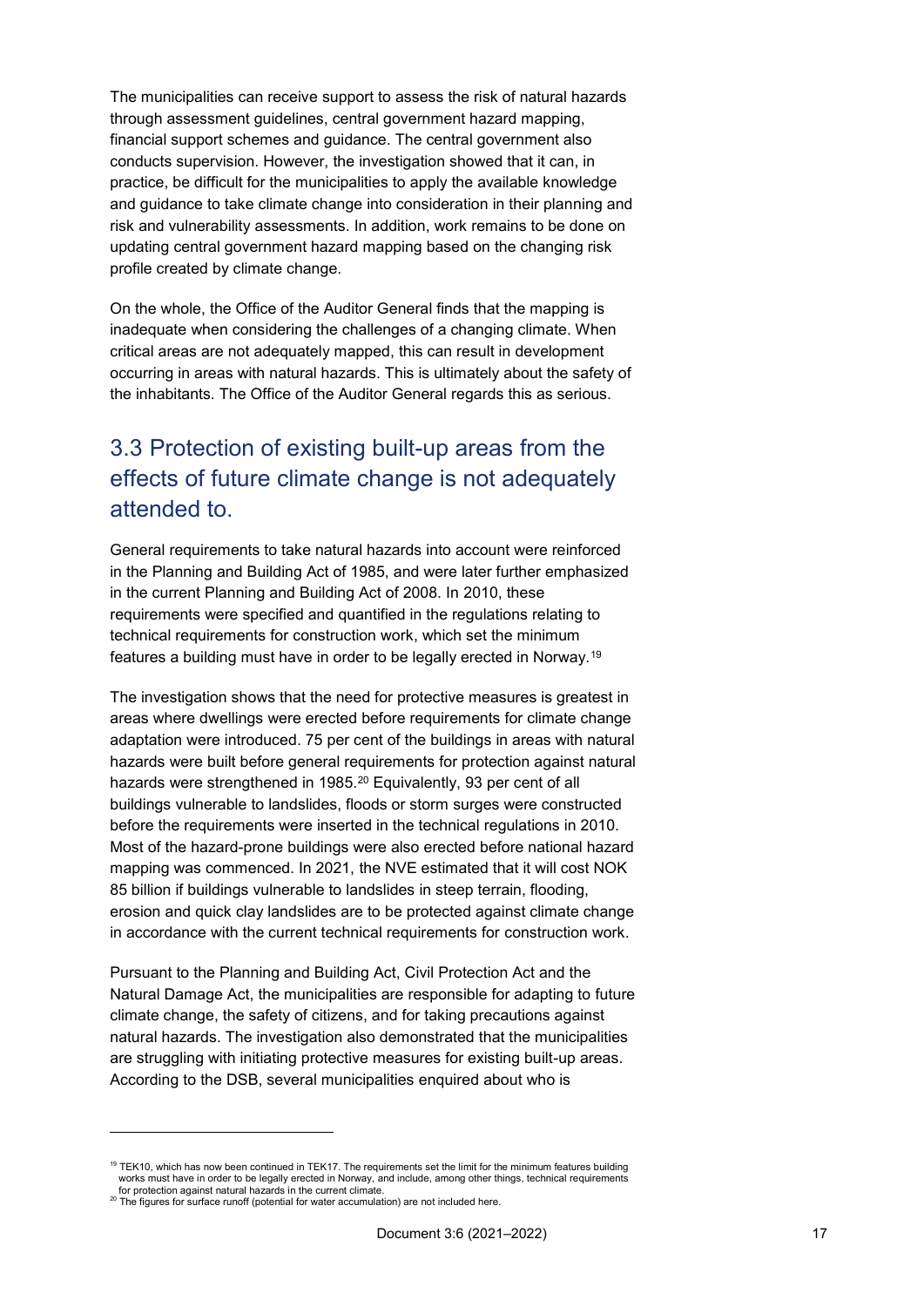responsible if revealed risks and vulnerabilities are not mitigated and an event occurs.

The municipalities also often brought up the fact that protective measures can be expensive and that the municipality has to consider whether it has the funds to implement such measures. Municipalities can apply to the NVE for grants for protective measures, however more than half the applications for grants from the municipalities are rejected. One reason for this is that the need for support is greater than the funds the NVE has at its disposal.

When natural hazard damage has first occurred, there are several compensation and insurance schemes that can enter into force to cover the costs of those affected. However, the schemes provide weak incentives for prevention and protection rather than repair and replacement. This was among the problems identified by the Climate Risk Commission, which presented its report in 2018. According to the Climate Risk Commission, the absence of incentives for prevention may result in climate change adaptation becoming more socio-economically costly than necessary.

In Report No. 15 to the Storting (White Paper) (2011–2012) *How to live with the hazards – floods and landslides*, the Ministry of Petroleum and Energy noted that there is some uncertainty relating to who is responsible for protecting existing built-up areas. The Natural Damage Act contains provisions which state that the municipalities are obligated to take precautions against natural hazard damage (as stipulated in the Planning and Building Act), as well as in connection with necessary protective measures. As a follow-up to the white paper, the Ministry of Petroleum and Energy has assessed whether the municipality's duty must be further clarified. As part of this, the Ministry has been in dialogue with the NVE and other ministries. The Ministry has concluded that it is difficult to set a precise limit on the municipality's responsibilities. According to the Ministry, the need to clarify the municipality's responsibilities can largely be remedied by a review of practices and clarifications through guidance.

However, the Ministry will address whether changes should nevertheless be made to the division of responsibilities for existing built-up areas and infrastructure when the expert commission formed to investigate the quick clay landslide in Gjerdrum (the Gjerdrum Commission) has completed its work in 2022.

Although the Ministry is thus far of the opinion that existing legislation is as clear as it can be, it is still very demanding for the municipalities to determine how far their responsibilities extend. The uncertainty associated with responsibility, coupled with weak incentives for prevention, represent a risk that existing built-up areas will not be protected against natural hazards. This is particularly problematic when viewed in light of the fact that a very large number of buildings are located in areas that are vulnerable to future natural hazards. The Office of the Auditor General finds that there is a need to clarify, through guidance or other measures, what responsibilities the municipalities have for protecting existing built-up areas.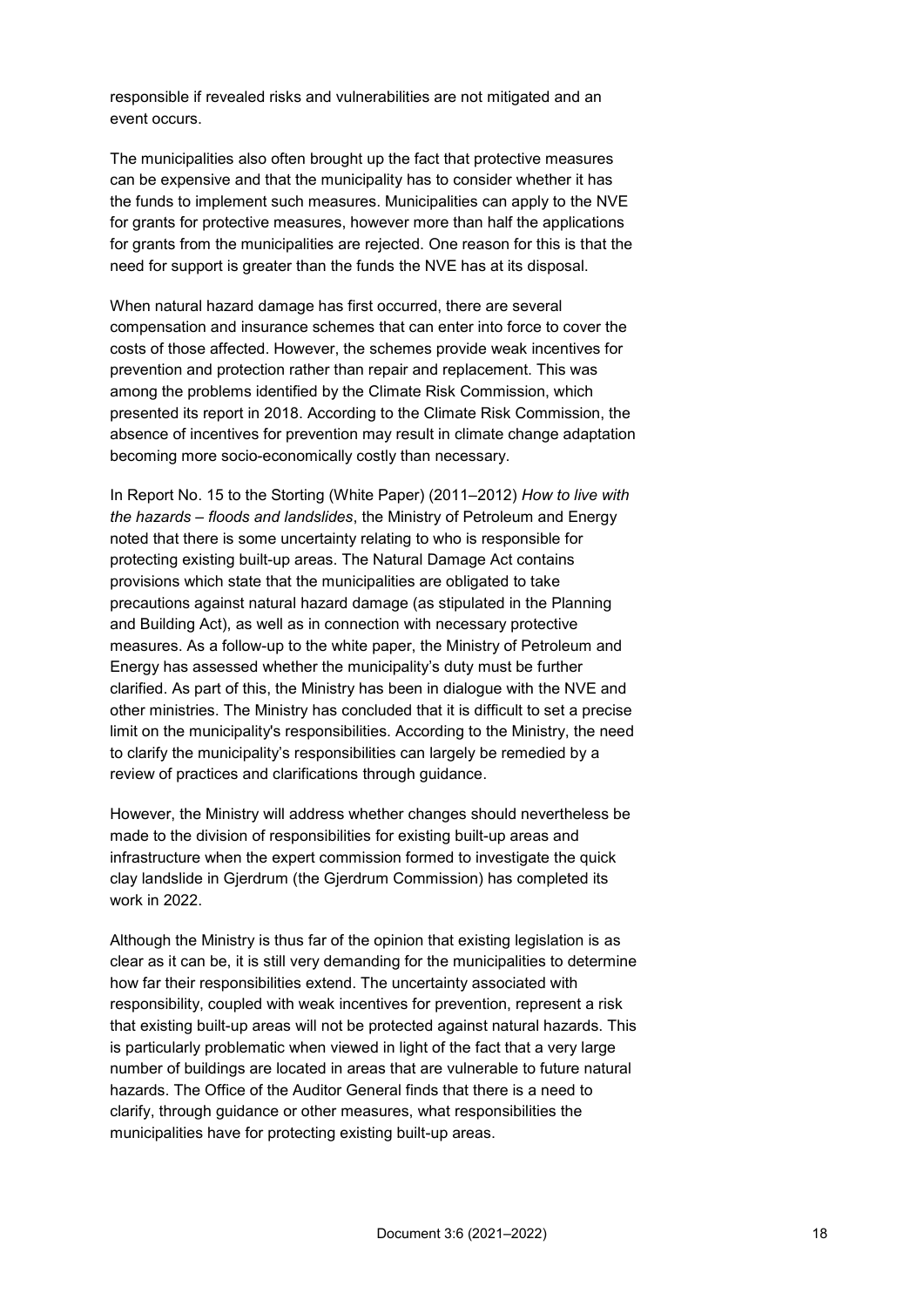### <span id="page-18-0"></span>3.4 The Ministry of Transport does not have an overview of the existing transport infrastructure's vulnerability to future climate change.

Roads, railways and ports are presently exposed to natural disasters and will become increasingly more vulnerable to the consequences of climate change in the coming decades. The maintenance backlog for roads and railways makes the existing infrastructure less resilient in terms of its ability to withstand climate change. Climate change also means that protective measures will have to be implemented at locations that were not previously vulnerable to natural hazards.

During the investigation period, the Ministry of Transport had overall responsibility for climate change adaptation of road, rail and coastal infrastructure. This involves responsibility for the agency management of the Norwegian Public Roads Administration and Norwegian Coastal Administration, and management of the ownership interests in Bane NOR SF.<sup>21</sup>

Following the investigation period, responsibility for agency management of the Norwegian Coastal Administration was transferred from the Minister of Transport to the Minister of Trade, Industry and Fisheries, cf. Royal Decree of 22 October 2021. In 2020, responsibility for county roads, ports and breakwaters was transferred to the county municipalities as a result of the Regional Reform. However, notice was given that the fishing ports would be returned to the central government.<sup>22</sup> The municipalities otherwise have authority for municipal roads.

#### <span id="page-18-1"></span>3.4.1 Mapping the vulnerability of existing transport infrastructure is largely carried out based on the current climate, not a future climate.

Climate change adaptation in the transport sector primarily involves implementing measures that reduce the risk of damage when events occur.<sup>23</sup> The vulnerability of infrastructure to climate change must first be mapped in order to initiate risk-based measures.

The Norwegian Public Roads Administration, Norwegian Coastal Administration and Bane NOR<sup>24</sup> have mapped parts of the infrastructure, however the investigation showed that there are weaknesses in the completed mapping and that many locations have not been mapped. For example, much of the mapping was based on the present climate, not a future climate. The mapping showing the consequences that climate change will have is therefore inadequate for large parts of the rail and road network. For example, the Norwegian Public Roads Administration stated that the risk analyses of existing national roads that are used to rank priority road

-

 $21$  As infrastructure manager, Bane NOR has operational responsibility for civil protection on the national rail network and coordinates this work with other railway operators.<br><sup>22</sup> In the Hurdal platform for a government issued by the Labour Party and the Centre Party (2021–2025), it states that

the government will make the fishing ports a central government responsibility. According to the Ministry of

Transport, it has not been determined as to how this will be implemented. <sup>23</sup> Report No. 20 to the Storting (White Paper) (2020–2021) *National Transport Plan 2022–2033*.

<sup>24</sup> Bane NOR is a state-owned company responsible for the Norwegian national railway infrastructure.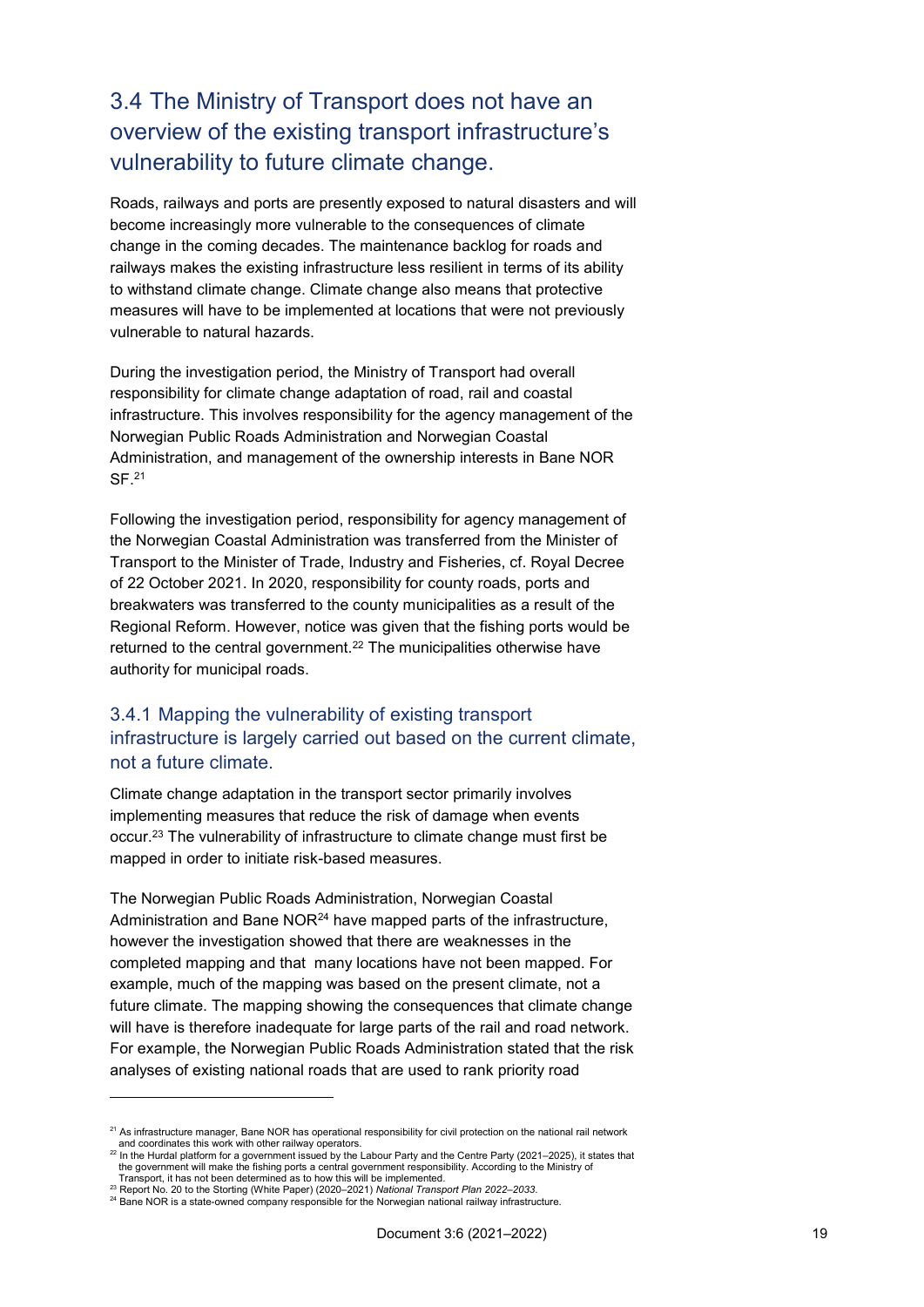projects in connection with the national transport plan to remove stretches with a high risk of natural hazards are often, in practice, based on the current climate Ports and breakwaters are also not mapped for natural hazards, despite the fact that storm surges will occur significantly more often.

A review of the transport entities' reporting to the Ministry of Transport shows they are implementing measures that make existing infrastructure more resilient to natural hazards. This includes, for example, replacing navigational devices at sea, carrying out flood and landslide protection measures and building culverts with greater capacity under roads and railways. However, in the reports, the transport entities do not distinguish between measures that adapt the infrastructure to the current climate, and measures implemented that take into consideration a future climate. It is therefore difficult to assess whether the measures contribute to making existing infrastructure more resilient to future climate change. Transferring the responsibility for existing infrastructure to the county municipalities has also contributed to the Norwegian Public Roads Administration and Norwegian Coastal Administration not having an overview of climate change adaptation measures implemented by county municipalities and other owners.

#### <span id="page-19-0"></span>3.4.2 Adapting to a future climate has been better ensured for new transport infrastructure

The Norwegian Public Roads Administration, Bane NOR<sup>25</sup> and the Norwegian Coastal Administration are responsible for adapting the infrastructure to climate change. The investigation showed that they have integrated considerations relating to climate change adaptation into existing guides and guidelines for the construction of new roads, railways and for the part of the coastal infrastructure that the Norwegian Coastal Administration is responsible for. Therefore, when new central government infrastructure is planned and constructed, demands are set which are based on knowledge of future climate change.

The investigation also showed that the Ministry of Transport does not request information of how municipalities and county municipalities are ensuring the adaptation of new transport infrastructure. The Ministry of Transport therefore does not have an overview of how county municipalities and municipalities address climate change concerns when constructing new infrastructure such as county roads, ports and breakwaters. The Ministry also lacks guidelines or guides for how ports should be dimensioned for climate change.

#### <span id="page-19-1"></span>3.4.3 The Ministry of Transport does not have the necessary governance information regarding the status of climate change adaptation of the transport infrastructure

Since 2015, the Ministry of Transport has had the objective of making transport infrastructure more resilient to future climate change. The Ministry of Transport sets requirements for the transport entities to follow up the

 $25$  Bane NOR is a state-owned company responsible for the Norwegian national railway infrastructure.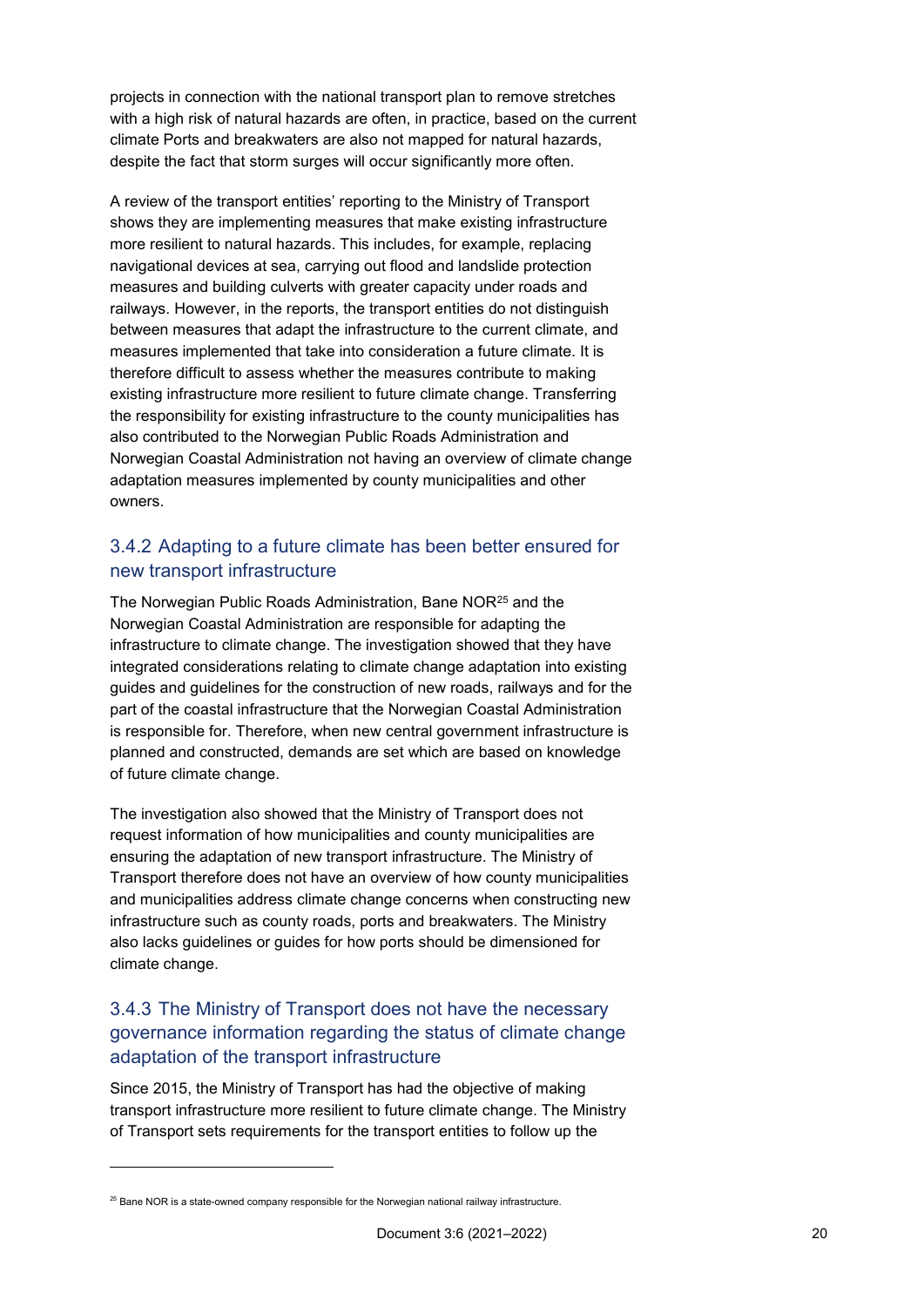objectives, requirements and priorities in the *Strategy for Civil Protection in the Transport Sector* in their civil protection work. According to the strategy, climate change adaptation must be quantifiable, systematic and traceable and be included as an integrated part of the agencies' activities.

The Ministry of Transport has communicated over several years to underlying agencies an expectation to make the infrastructure more resilient to the larger, more frequent and more severe natural hazards expected with climate change.The Ministry has specified to the transport entities that it must be regularly briefed on the status of the individual agencies' follow-up of the climate change adaptation effort. It also sets requirements for the agencies to prepare strategies and action plans and develop a sound knowledge base to determine which measures are the most appropriate and effective to protect transport infrastructure and people from the impact of climate change. However, the Ministry still lacks an overview of the status of the climate change adaptation of existing infrastructure. As shown in section 3.4.1, the transport entities have little knowledge about how implemented measures contribute to making the infrastructure more resilient to climate change and the mapping of the infrastructure's vulnerability to future climate change is inadequate. The transport entities also have little knowledge about what it will cost to adapt the infrastructure to future climate change.

In the view of the Office of the Auditor General, the Ministry of Transport has a weak decision-making basis for implementing cost-effective and riskmitigating measures when they lack adequate knowledge about where there is the greatest vulnerability, where measures are required and what the measures will cost. The same applies to the Ministry of Trade, Industry and Fisheries after they have taken over responsibility for coastal infrastructure. The Office of the Auditor General considers the lack of a good decisionmaking basis to be reprehensible.

# <span id="page-20-0"></span>3.5 Key ministries do not have good enough information to be able to assess the status of climate change adaptation in Norway.

The Planning and Building Act, enforced by the Ministry of Local Government and Modernisation, and the Civil Protection Act, enforced by the Ministry of Justice and Public Security, are two of the most important laws in this area. The laws set requirements for *how* the municipalities should process and manage cases that concern planning and emergency preparedness. Similarly, the reports from the county governors largely concern procedural matters, such as how they have advised the municipalities, and how the municipalities follow up climate change concerns in risk and vulnerability assessments and in municipal planning. The Ministry of Local Government and Modernisation noted that they are confident that the municipalities are complying with the Planning and Building Act in this area. Since the reports primarily concern how the municipalities work with the issue of climate change adaptation, it is the view of the Office of the Auditor General that there is insufficient information for being able to assess what the municipalities achieve within the climate change adaptation.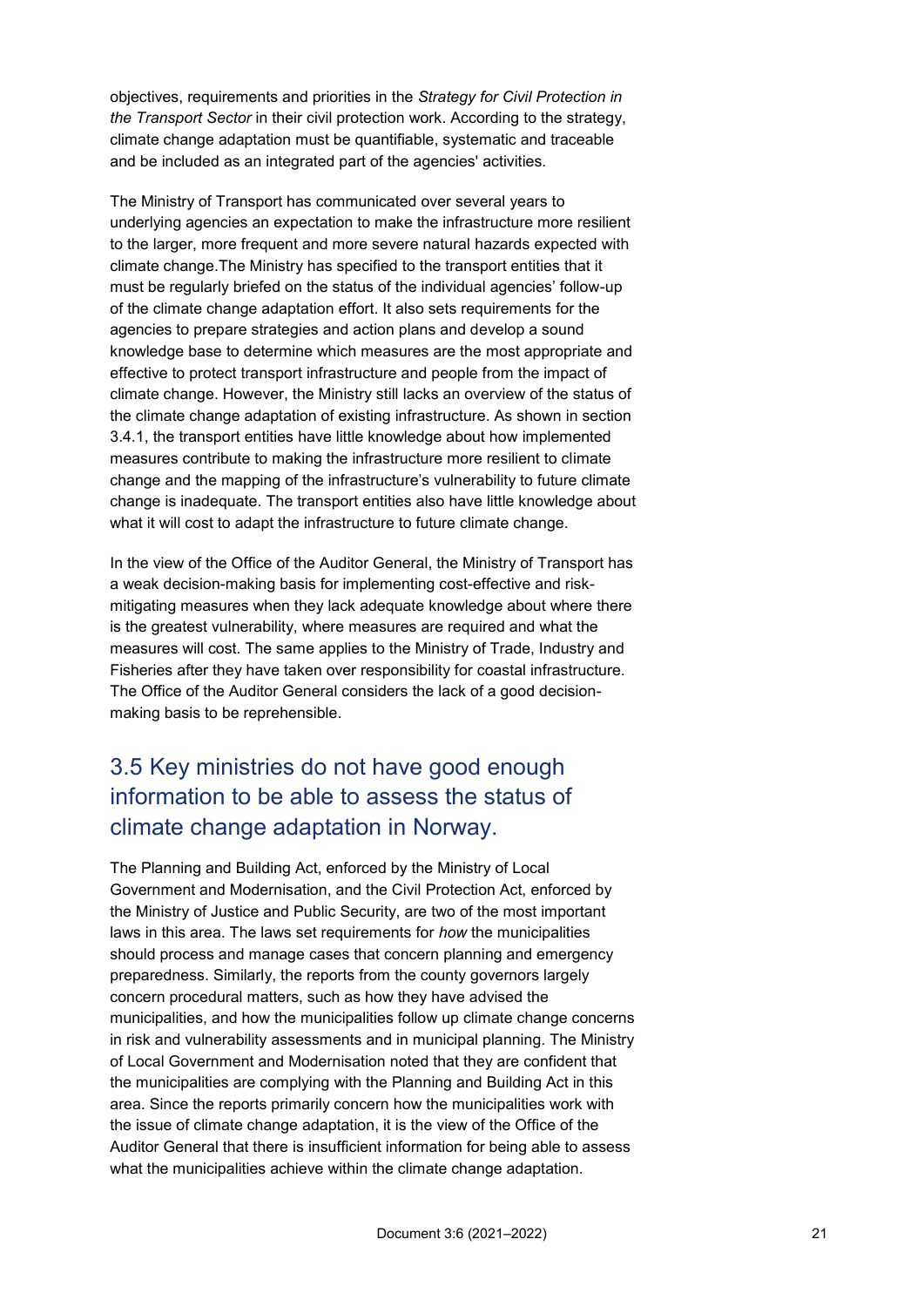An important policy instrument within the Ministry of Agriculture and Food's area of responsibility is to use forests to protect against damage from natural disasters, for example, against avalanches, rockfalls, floods and landslides. Both the municipalities and county governors can use different types of legal authority from the Forestry Act, Planning and Building Act, and the Natural Damage Act to protect forests. However, the Ministry has no information as to whether the legal authority is applied for the protection against damage from natural disasters.

As we stated in section 3.4, the reporting from the transport entities to the Ministry of Transport contains little information about the actual status of infrastructure adaptation to future climate changes.

On the whole, the investigation showed that key sectoral ministries do not have the necessary overview of the status of climate change adaptation and the use of important policy instruments in the climate change adaptation effort. When areas that may be vulnerable to natural disasters are not mapped, this further weakens the information available to decision-makers. Based on the assessment by the Office of the Auditor General, this entails that there is a weak information base for making decisions and initiating measures.

# <span id="page-21-0"></span>3.6 The reporting in the Ministry of Climate and Environment's annual budget proposal provides no information about goal attainment or known challenges.

Pursuant to the *Act relating to Norway's climate targets* (Climate Change Act), the government must provide an account of how Norway is preparing for and adapting to climate change in the annual budget proposal. Furthermore, it states in Section 9 of the Appropriations Regulations that the Ministry shall provide information about the results achieved during the most recent financial year.

A review of the Ministry of Climate and Environment's budget proposal shows that the annual reports regarding adaptation to climate change only contain information about what a few key entities are doing. Furthermore, the review shows that much of the reporting concerns what climate change will mean at a general level. This makes it difficult to assess the content of the reporting in relation to the principal objective of making the country more resilient to climate change. The reporting to the Storting therefore does not provide a basis for assessing the efforts or effect of the measures that are being implemented. For example, it is difficult to deduce from the Ministry of Climate and Environment's budget proposal as what the status is in terms of making the transport infrastructure more resilient to future climate change. In 2021, the government gave notice that it will prepare a comprehensive system for measuring and evaluating the effect of climate change adaptation measures, cf. Report No. 40 to the Storting (White Paper) (2020–2021) *Goals that have meaning – Norway's action plan for achieving the sustainable development goals by 2030.*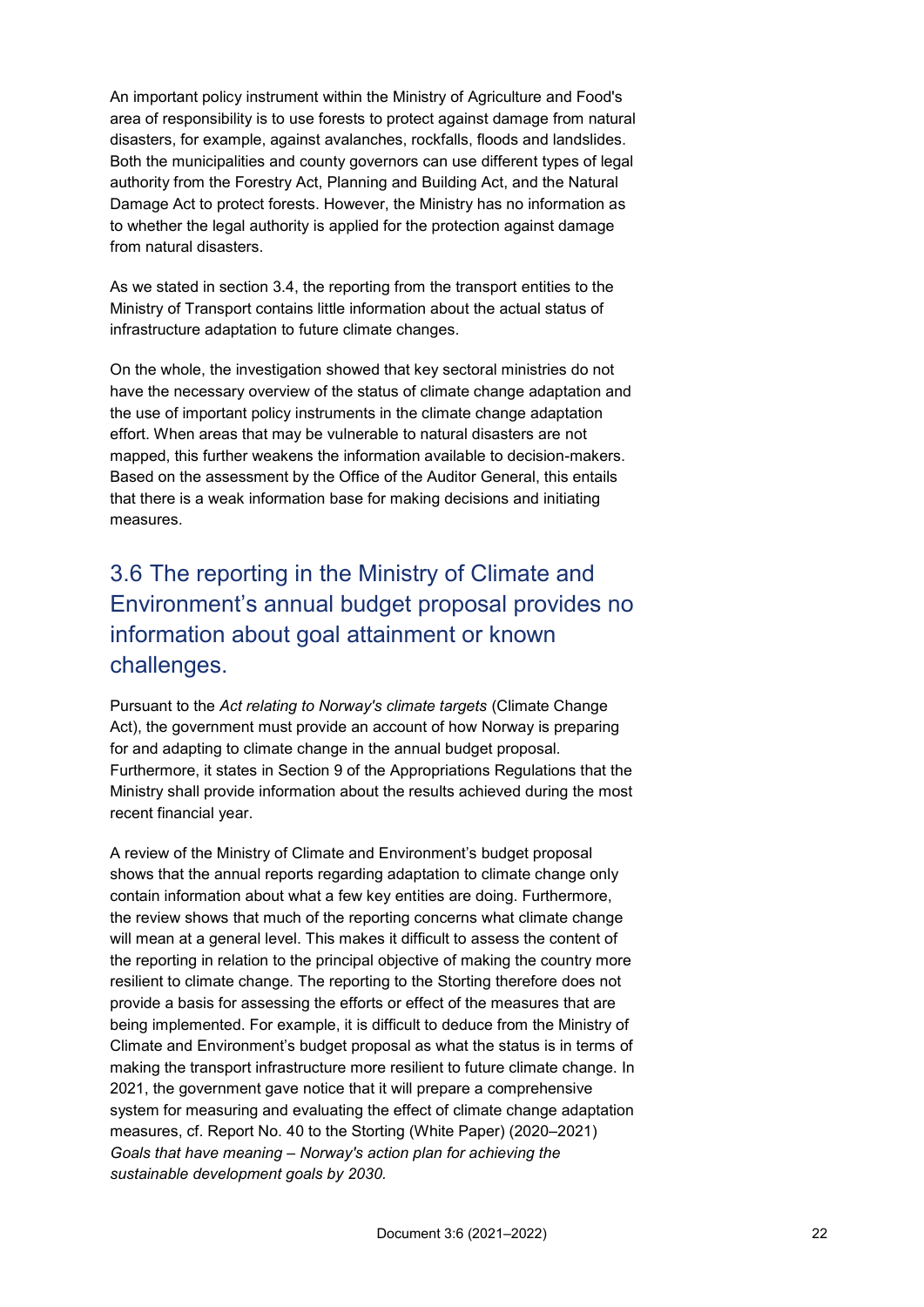A review of the Ministry of Climate and Environment's reporting in the budget proposal further demonstrates that there is no mention of known challenges in the climate change adaption effort. In connection with this, we particularly note that the responsible ministries have long been aware that the municipalities have challenges in implementing the necessary measures for protecting existing built-up areas and infrastructure against natural disasters, cf. Chapter 3.3. These challenges have existed for a long period without having been reported in the annual reports to the Storting concerning climate change adaption.

In the view of the Office of the Auditor General, this shows that the Storting does not receive good enough information about the results of the government authorities' efforts in preparing and adapting society to climate change.

# <span id="page-22-0"></span>3.7 The climate change adaptation effort is weakly coordinated between national authorities.

The objective of preparing and adapting society to climate change is a national objective that needs to be addressed by several ministries. All sectoral authorities have a responsibility to ensure that climate change is taken into consideration within their own areas. This is enshrined as a fundamental principle of the work with climate change adaptation, in cf. Report No. 33 to the Storting (White Paper) (2012–2013) *Climate change adaptation in Norway.* At the same time, the Ministry of Climate and Environment must facilitate the government's overall efforts toward climate change adaptation, cf. the Ministry of Climate and Environment's budget proposals for 2014–2022.

Responsibility for climate change adaptation at national, regional and local levels is divided among a number of stakeholders. In terms of climate change adaptation of built-up areas and infrastructure, there are a number of ministries, state enterprises, county governors, county municipalities and municipalities that are involved. Despite the municipalities having a key role in local climate change adaptation work, they are reliant on legislation, decisions, guidance and assistance from central government enterprises and ministries to draft plans and make local decisions that take into account future climate change. In addition, when incidents occur that impact buildings and infrastructure, many of the same central government enterprises and ministries will become involved.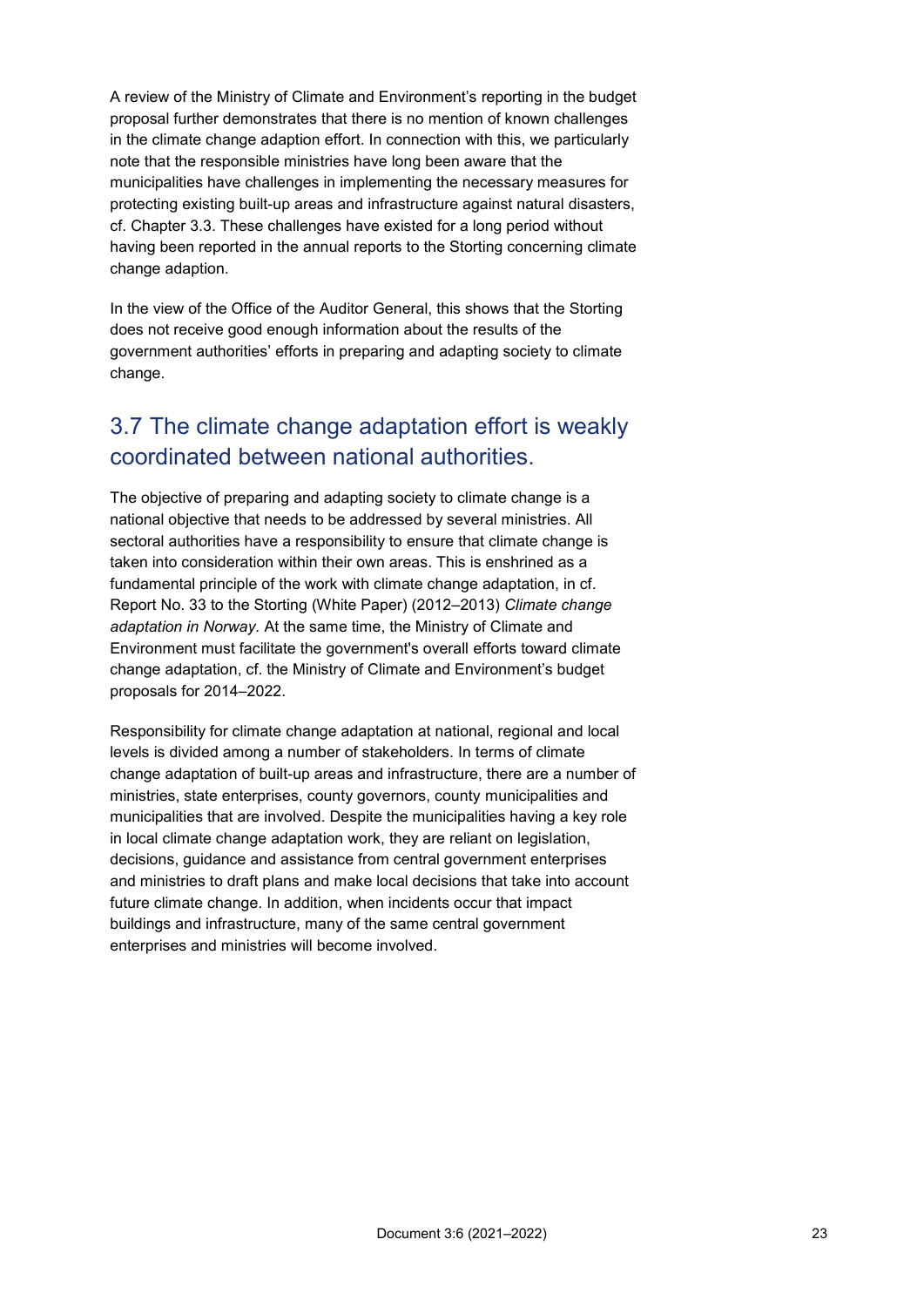



Source: The Office of the Auditor General. \*Since the change of government in autumn 2021, the Ministry of Trade, Industry and Fisheries has assumed responsibility for coastal infrastructure and agency management of the Norwegian Coastal Administration, cf. Royal Decree of 22 October 2021.

The Ministry of Climate and Environment established a coordination group for the ministries ahead of the presentation of the 2013 white paper on climate change adaptation. Following this, the ministries did not have formalised cooperation until the inter-ministerial working group for climate change adaptation was re-established under the direction of the Ministry of Climate and Environment in 2019. In 2020, the Ministry of Petroleum and Energy established a working group for natural hazards between the ministries. Cooperation has also been strengthened at enterprise level through the Natural Hazards Forum and the Directorate Group for Climate Change Adaptation. In this way, ministries and directorates have established several arenas for coordination.

Although the ministries meet and exchange information, there is no crosssectoral strategy or plan for how the overall effort shall contribute to Norway achieving objectives in the area. The Ministry of Climate and Environment considers Report No. 33 to the Storting (White Paper) (2012–2013) *Climate change adaptation in Norway* to be the applicable strategy. It is the view of the Office of the Auditor General that the report is neither updated nor specific enough to be an effective tool for coordinating the efforts, establishing measures and ensuring progress in the work with climate change adaptation.

In the opinion of the Office of the Auditor General, the problems with there not being an overarching strategy or plan are expressed by the fact that important challenges are not being dealt with: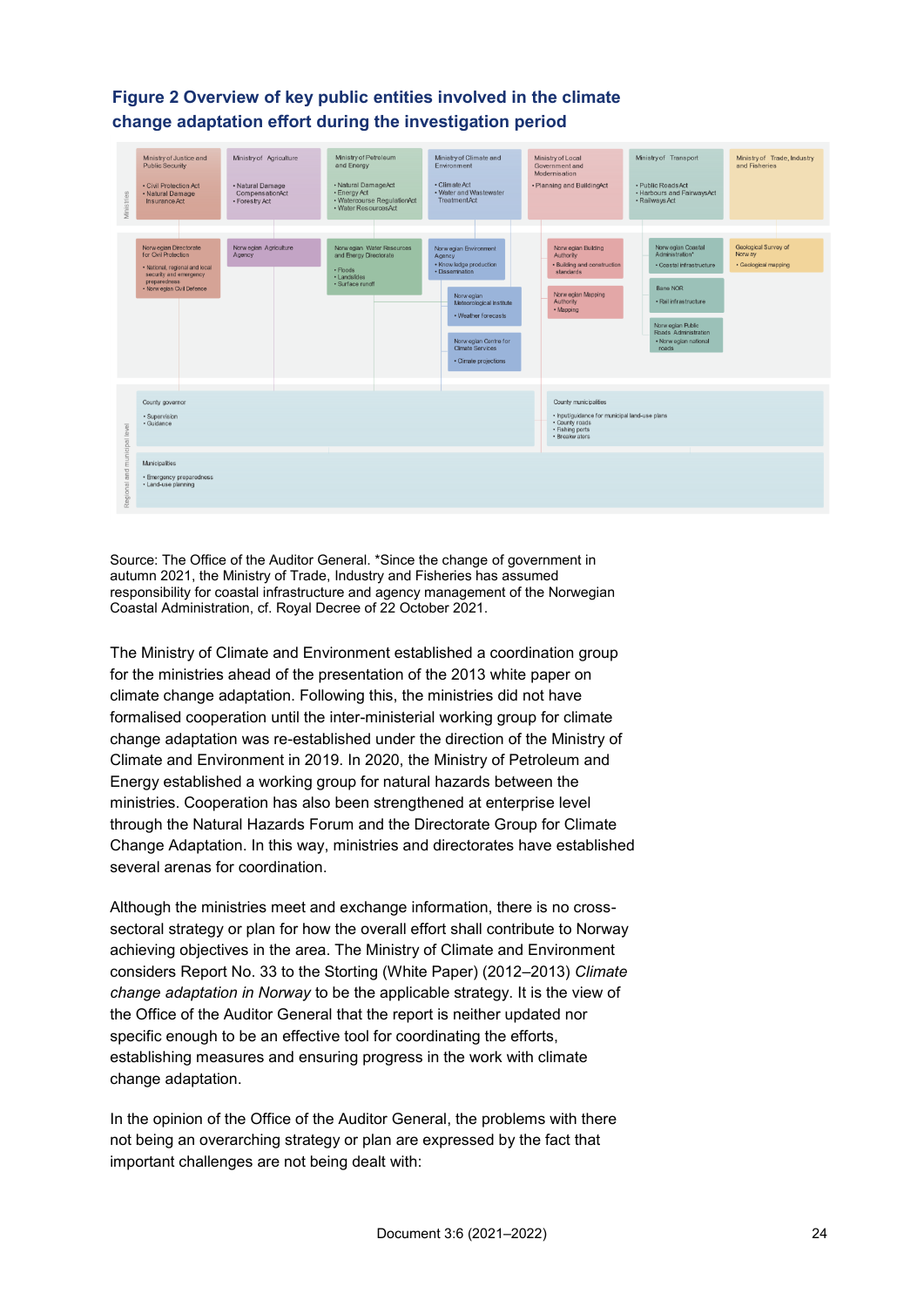**Mapping of natural hazards** has been identified as an important measure for assessing the need for protecting existing built-up areas and avoiding development in hazard zones. There is still a need to increase the scope of hazard mapping, cf. 3.2. The need for more hazard mapping is something that the NVE already made reference to in 2014. The NVE identified inadequate hazard mapping as a serious risk in their risk assessment for 2021.

As stated in section 3.3, **the implementation of protective measures** in areas with existing built-up areas is a significant challenge. Several ministries have adjoining responsibilities and have been aware of the challenges for several years.

The annual reports to the Storting in the Ministry of Climate and Environment's budget proposal also demonstrate that the overview the ministries have of climate change adaptation largely concerns **what ministries and enterprises are doing, and less about what they are achieving**, cf. 3.6. This means that the Ministry of Climate and Environment has a weak basis on which to coordinate efforts.

As a coastal nation, Norway is particularly vulnerable to **sea level rise** and storm surges. The investigation shows that by 2090, 116,000 of the current buildings could be located in areas at risk of 200-year storm surges. This is 60 per cent more than those vulnerable to 200-year storm surges today. The Standing Committee on Energy and the Environment noted in 2013 that it is vital to clarify who shall have central government authority for sea level rise.<sup>26</sup> After eight years, the responsibility for following up the municipalities in this area is still divided among several central government stakeholders. Multiple bodies are seeking clarification of responsibility at central government level to enable the municipalities, and particularly the smaller municipalities, to coordinate with one authority.

The Ministry of Climate and Environment considers responsibility for sea level rise to have been assigned and also made reference to various central government authorities having updated the knowledge base and prepared guidelines. However, the interviews we conducted in this investigation, including with DSB, would suggest that this is not sufficient. It was noted in the interviews that assessments of sea level rises, with subsequent storm surge levels and wave impact are difficult for the municipalities, and that small municipalities in particular request clearer guidelines for how they should address considerations relating to sea level rise. The analyses that the municipalities need to carry out can be professionally and technically demanding. The Office of the Auditor General's assessment is that the municipalities do not receive sufficient specialist assistance and follow-up from central government authorities to be able to perform the significant task they are required to carry out. This involves the risk of municipalities permitting development in hazard zones and that no necessary protective measures are initiated in areas with existing built-up areas.

<sup>26</sup> Cf. Recommendations 497 S (2012–2013) to Report No. 33 to the Storting (White Paper) (2012–2013) *Climate change adaptation in Norway.*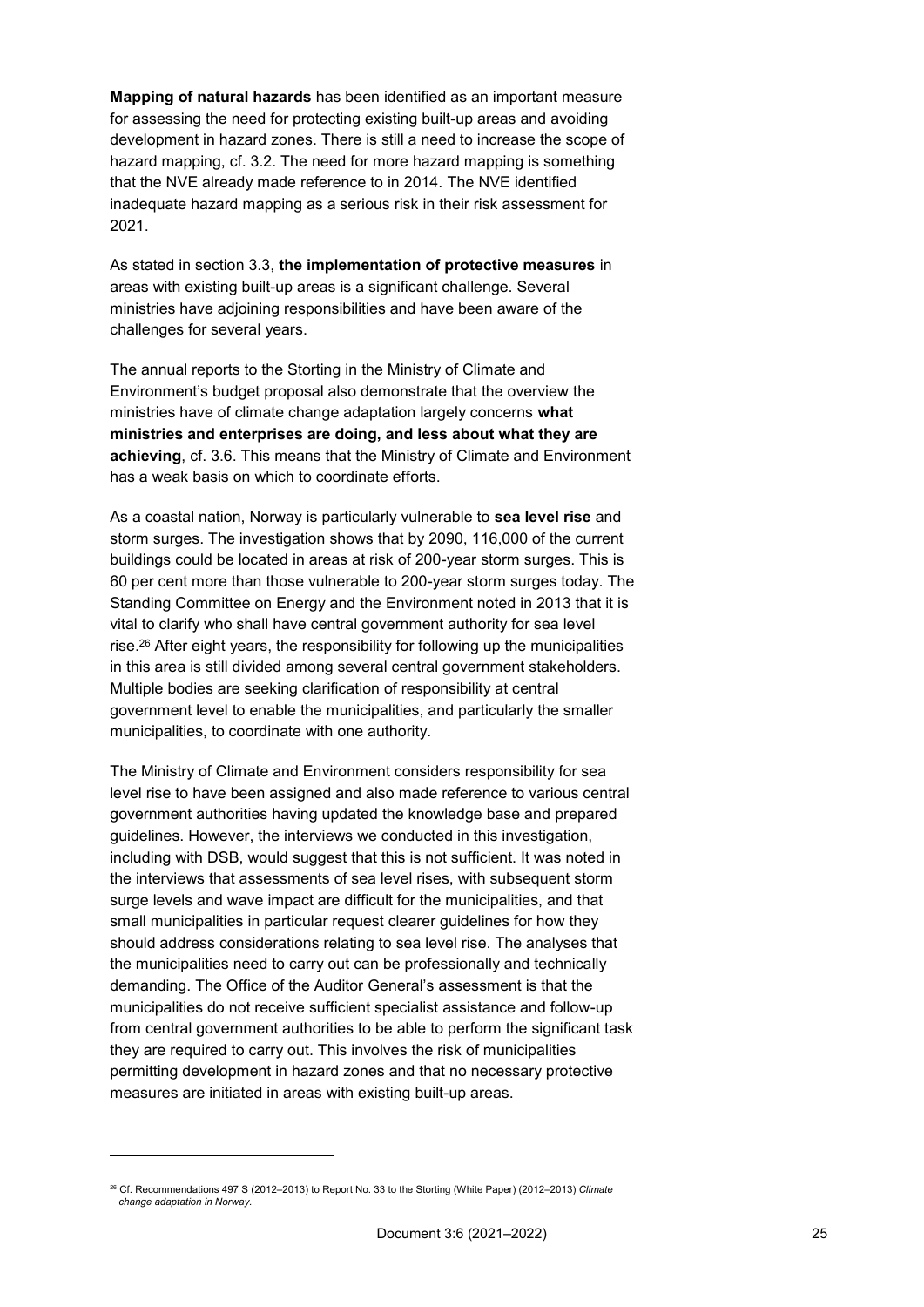When viewed in light of the major challenges that climate change will create, the Office of the Auditor General considers the current coordination between the ministries to be too weak for being able to make the preparations and adjustments that are necessary for society to address climate change. The Office of the Auditor General considers the weak coordination and lack of an updated cross-sectoral plan for the work on climate change adaptation to be reprehensible.

# <span id="page-25-0"></span>4 Recommendations

The Office of the Auditor General recommends that the Ministry of Climate and Environment:

- in cooperation with other appurtenant ministries, prepares a crosssectoral plan which addresses the most important challenges in the work with climate change adaptation,
- ensures that the reporting to the Storting on climate change adaptation provides information concerning the results that have been achieved and the most important challenges associated with the work on climate change adaptation.

The Office of the Auditor General recommends that the Ministry of Justice and Public Security, Ministry of Climate and Environment, Ministry of Local Government and Regional Development and Ministry of Petroleum and Energy:

- assess how central government authorities can contribute to the municipalities assessing future climate to a greater extent in their plans and analyses of risk and vulnerability,
- assess measures that can contribute to better mapping of natural hazards under both central government and municipal auspices, and that the mapping takes greater account of future climate change,
- assess measures that may contribute to better protection of existing built-up areas in light of the impending climate change,
- clarify, through guidance or other measures, what responsibility the municipalities have for protecting existing built-up areas.

The Office of the Auditor General recommends that the Ministry of Transport and the Ministry of Trade, Industry and Fisheries:

 follow up that the transport enterprises improve the mapping of the existing infrastructure's vulnerability to future climate change.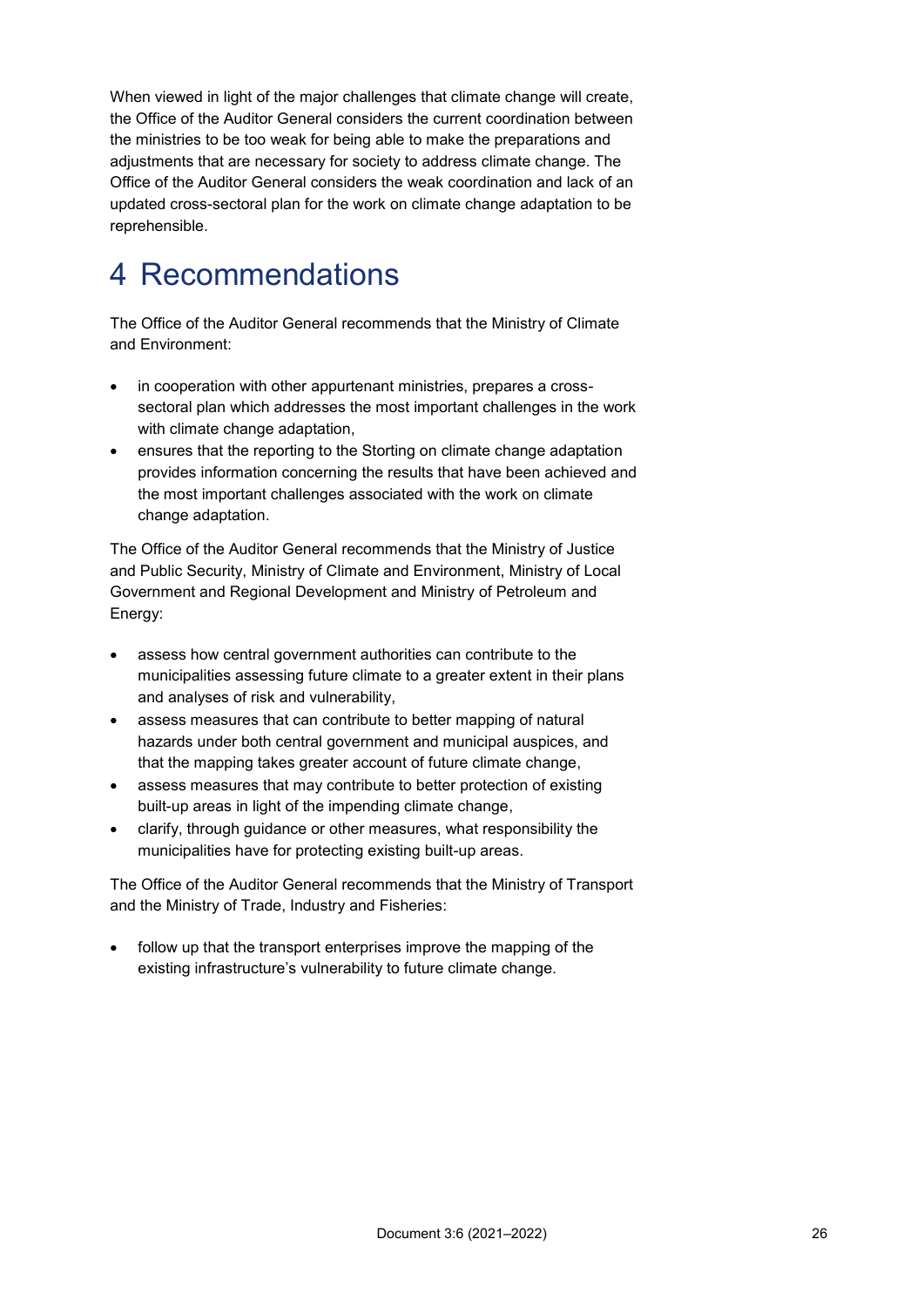# <span id="page-26-0"></span>5 The Ministers' responses

# <span id="page-26-1"></span>5.1 The Ministry of Climate and Environment, Ministry of Local Government and Regional Development and Ministry of Petroleum and **Energy**

In their joint response, the Minister of Climate and Environment, Minster of Local Government and Regional Development and Minster of Petroleum and Energy stated that the Office of the Auditor General's investigation provides grounds for drawing the conclusions set forth in Document 3. They also essentially agreed with the recommendations. The Ministers considered the report to be of great benefit to the ministries in their efforts to further develop their work with climate change adaption and will use the Office of the Auditor General's conclusions and recommendations as a basis for their continued effort.

#### <span id="page-26-2"></span>5.1.1 New national strategy

The Ministers emphasised that Report No. 33 to the Storting (White Paper) (2012–2013) *Climate change adaptation in Norway* is the current national strategy and that it still sets good frameworks for this work, both with regard to the division of responsibilities and guiding principles. At the same time, new perspectives, connections and synergy effects with other policy and specialist areas create a need to understand climate change adaptation as part of a major restructuring of society. The government has therefore decided to commence work on preparing a new strategy for climate change adaptation in the form of a white paper. The Office of the Auditor General's findings and recommendations will be included as a natural and important part of this work. The Ministers looked forward to an extensive discussion about climate change adaptation when the Storting considers the Office of the Auditor General's report and the forthcoming white paper to the Storting.

#### <span id="page-26-3"></span>5.1.2 Measurement, reporting and evaluation

The Ministers agreed with the Office of the Auditor General that there is inadequate information about the effects and results of the climate change adaption efforts. The Ministers made reference to Report No. 40 to the Storting (White Paper) (2020–2021) *Goals that have meaning – Norway's action plan to achieve the sustainable development goals by 2030,* which states that the government will prepare a comprehensive system for measuring and evaluating the effect of climate change adaptation measures and efforts at a national, regional and local level.

With regard to the Office of the Auditor General's finding that the ministries do not have good enough information for assessing the status of climate change adaptation in Norway, the Ministers stated that they will take this observation into consideration in the annual reporting pursuant to the *Climate Change Act* and in the work on a new strategy for the climate change adaptation effort. Furthermore, the Ministry of Climate and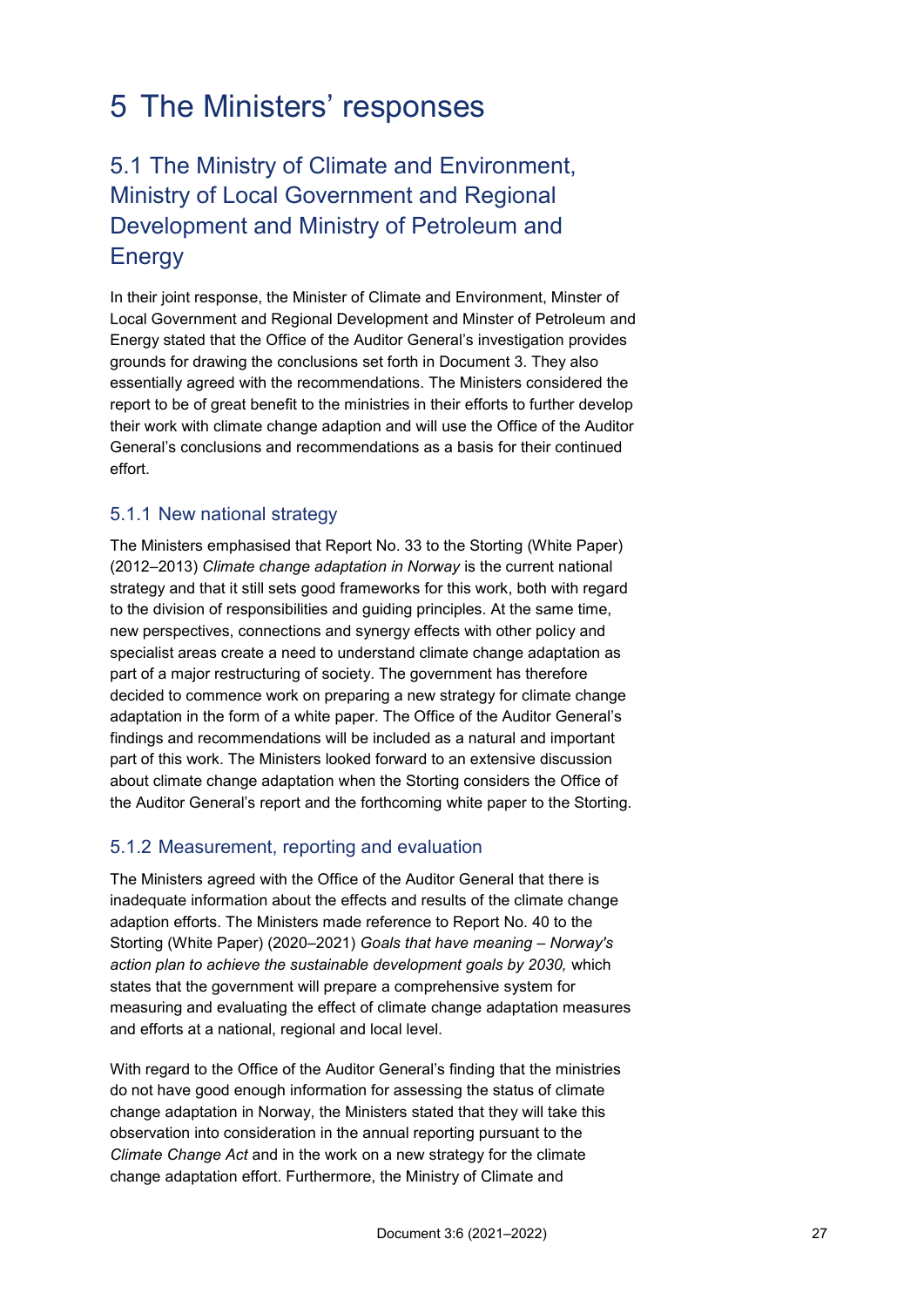Environment will ask the other ministries involved to report on the key challenges in next year's reporting to the Ministry.

#### <span id="page-27-0"></span>5.1.3 Assessments by the municipalities of future climate in plans and analyses

The Ministers reported that they will evaluate how they can contribute to the municipalities assessing the future climate to a greater extent in their municipal plans and assessments of risk and vulnerability. At the same time, they emphasised that any measures relating to climate change adaptation must be designed in accordance with the principles of central government control of the municipal sector. The municipalities are independent, popularly elected and self-governing bodies.

The Ministers further noted that several central government stakeholders are actively working to enable the municipalities to assess future climate in their plans and assessments of risk and vulnerability, and that they are making a major effort to provide the municipalities with joint information and guidance. In his letter of allocation to the county governors, the Minister of Local Government and Regional Development will emphasise that climate change adaptation is an area in which the county governors need to follow up the planning carried out by the municipalities. The ministry will also consider emphasising climate change adaptation in the next document containing national expectations regarding municipal and regional planning scheduled for completion in spring 2023.

The Ministers further noted that they, when working on the new white paper, will consider how the municipalities' risk and vulnerability assessments can be improved, and that the Office of the Auditor General's investigation provides important information for this.

#### <span id="page-27-1"></span>5.1.4 Mapping of natural hazards

The Minister of Petroleum and Energy agreed with the Office of the Auditor General's recommendation that central government mapping needs to be improved. According to the Minister, it is decisive that older hazard maps are updated with current knowledge about climate change. The Minister noted that the NVE takes climate change into consideration when updating current maps and for new mapping of flood-prone areas.

Furthermore, since 2014 and in collaboration with appurtenant agencies, the NVE has obtained natural hazard studies conducted by the municipalities and consultants and has publicized these in national landslide and flood hazard databases. The voluntary scheme has proven to be inadequate for society to be able to derive sufficient benefit from the natural hazard studies that have been carried out. The NVE is now investigating a proposal to introduce a compulsory scheme to submit natural hazard studies and ground investigations. This will result in a consultation memorandum with proposals for the enactment of the scheme by statutes and regulations. The Minister of Petroleum and Energy and the Minister of Local Government and Regional Development will follow up the NVE's report.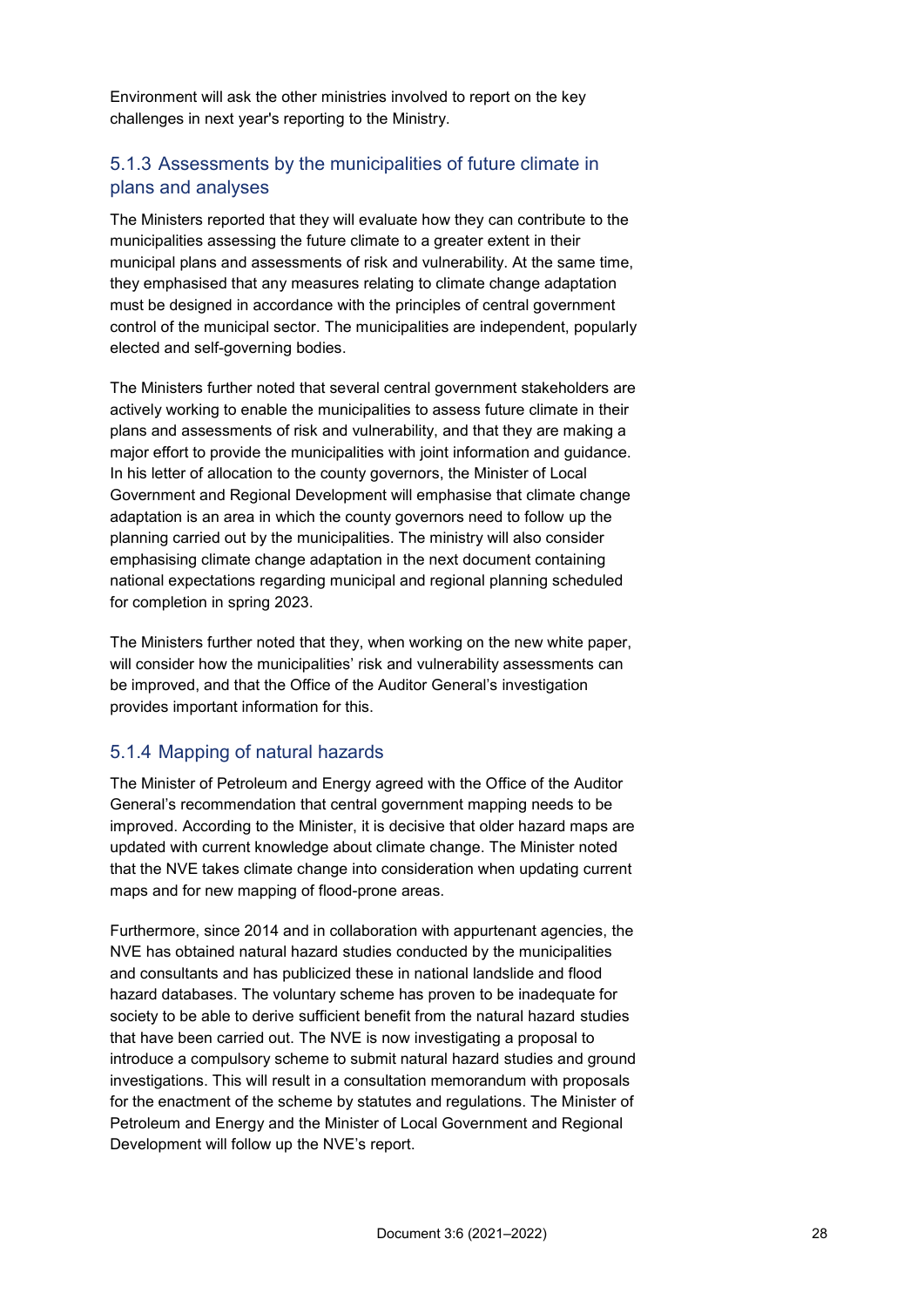The Ministers also reported that the Norwegian Centre for Climate Services has prepared climate projections for Norway up to the year 2100, and county-level climate profiles for all the country's counties. Work has commenced on new climate projections for Norway based on the IPCC's sixth assessment report that will be presented in 2022, and this work is scheduled for completion in 2024.

#### <span id="page-28-0"></span>5.1.5 Protection of existing built-up areas

The Ministers acknowledged that there is a major need to protect existing built-up areas in light of the impending climate change. This is long term effort and it is important to have a systematic and risk-based approach to ensure that the areas at greatest risk are prioritised first. Prioritization takes place in accordance with the annual appropriations, and the effects of climate change have an impact on the NVE's prioritization of protective measures. There may be several locations where older protection systems require upgrades to ensure that they are better equipped to provide protection against events in a future climate.

The Minister of Petroleum and Energy agreed that there is a need for updated guidance on how municipalities and other stakeholders should understand and address their responsibilities for protecting existing built-up areas. Such guidance, and any other measures, must be formulated in dialogue with the municipal sector, other relevant agencies and respective specialist ministries. The follow-up must also be viewed in connection with the recommendations from the Gjerdrum Commission in March 2022.

#### <span id="page-28-1"></span>5.1.6 Sea level rise, storm surges and wave impact

The Ministers noted that the Office of the Auditor General found that the municipalities do not receive adequate specialist assistance to manage tasks associated with sea level rise, storm surges and wave impact. They referred to the Norwegian Environment Agency having commenced an update of the knowledge base for assessing sea level rise and storm surges in connection with the IPCC issuing its sixth assessment report in 2021/2022. In addition, arrangements are being made to prepare a historical wave climate on a rougher scale along the Norwegian coast. This may be able to provide better data for more detailed wave analyses for the individual coastal municipalities. Furthermore, the Norwegian Environment Agency has established a reference group to discuss various issues relating to the management of sea level rise, storm surges and wave impact.

# <span id="page-28-2"></span>5.2 The Ministry of Justice and Public Security

The Minister of Justice and Public Security was of the view that the Office of the Auditor General's investigation provides grounds for arriving at the conclusions made by the Office of the Auditor General when concerning the Minister's areas of responsibility in Document 3, and essentially supported the recommendations that have been made. The Minister will use the Office of the Auditor General's remarks and recommendations as a basis for the continued work. The Minister also made reference to the response from the Minister of Climate and Environment, Minister of Local Government and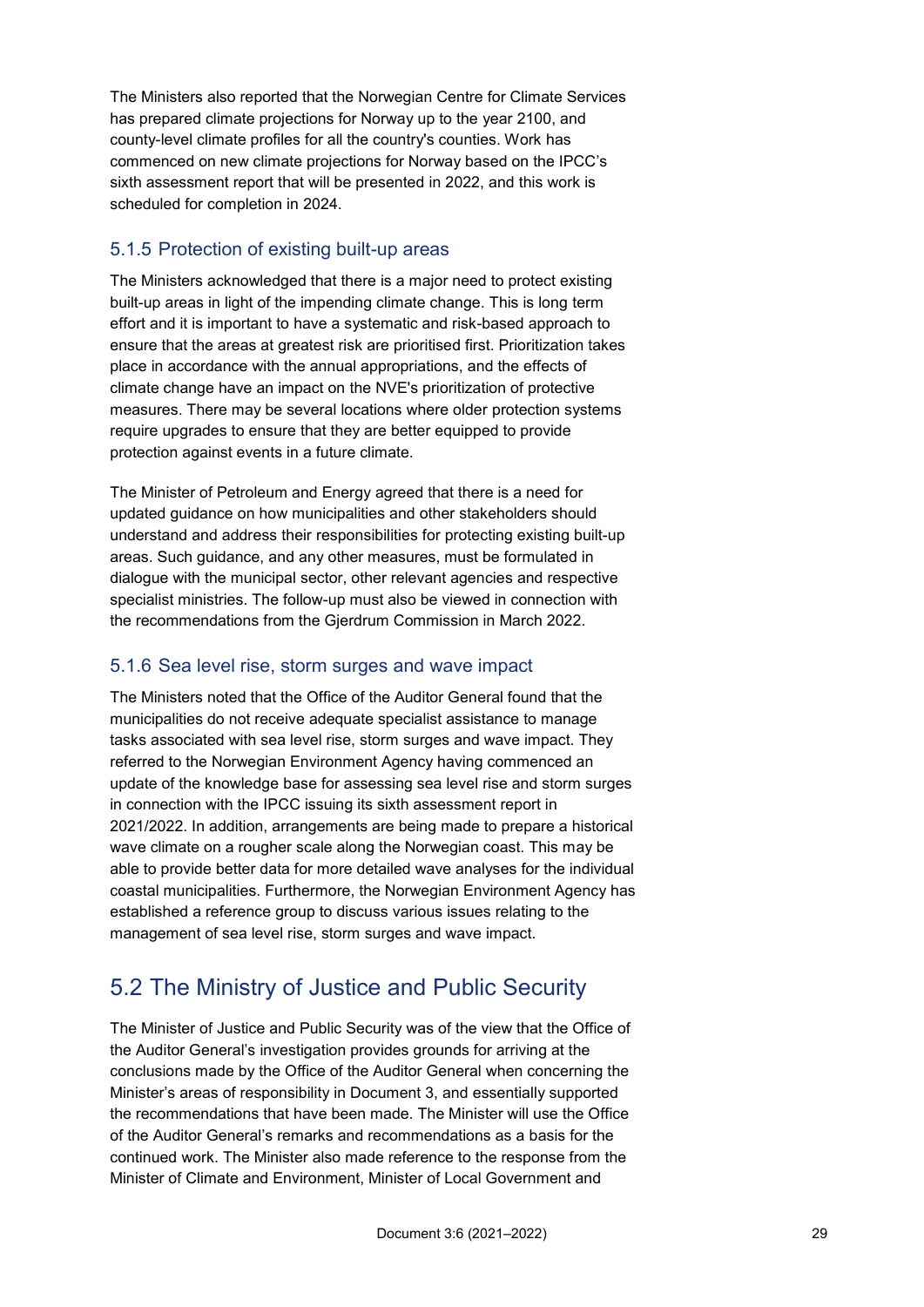Regional Development and Minister of Petroleum and Energy and was essentially in agreement with this.

The Minister noted that if existing buildings and infrastructure are to be adapted to new requirements, significant investments will be needed. She made reference to the government's decision to commence work on a new national climate change adaptation strategy in the form of a new white paper. This will form the basis for strengthening the overall climate change adaptation work.

The Minister stated that it can appear as if the requirements outlined by the Office of the Auditor General to meet future challenges go beyond the requirements set out in the present regulations. The Minister was therefore of the view that it will be vital to the continued work that there is a broad discussion in the Storting about the ambitions that will form the basis for the continued work. A new white paper in this area will be a useful contribution to this discussion, and the Minister considered it to be natural for the white paper to address most of the Office of the Auditor General's findings and recommendations.

The Minister noted that assessments of how risk and vulnerability are impacted by a changing climate must be included in social planning at local, regional and national levels. The Minister considered it important that DSB continues its ongoing efforts to integrate climate change into relevant work, for example, when methods and guidelines are further developed and revised.

The Minister intended to follow this up through the governance dialogue with DSB and the county governors in the area of civil protection. In connection with this, she made reference to the Ministry of Justice and Public Security having tasked DSB with continuing to work on the comprehensive prevention and coordination of the emergency response to climate risk and the national hazards in the letter of allocation for 2022. DSB has also been tasked with preparing a recommendation on how efforts to prevent the consequences of future extreme weather events can be strengthened in terms of planning, as well as how the division of responsibility for prevention and crisis management in connection with extreme weather events can be clarified and possibility improved.

### <span id="page-29-0"></span>5.3 The Ministry of Transport

The Minister of Transport reported that, in the letter of allocation for 2022, the Norwegian Public Roads Administration and Norwegian Railway Directorate were provided with guidelines that will assist in following up the infrastructure's vulnerability to climate change.

Among other things, the Norwegian Public Roads Administration has received guidance on further developing methods for analysing civil protection as part of the planning of the future transport system. The Norwegian Public Roads Administration has also been asked to commence work on developing condition indicators for the national road network in order to measure the development over time. The measurement shall be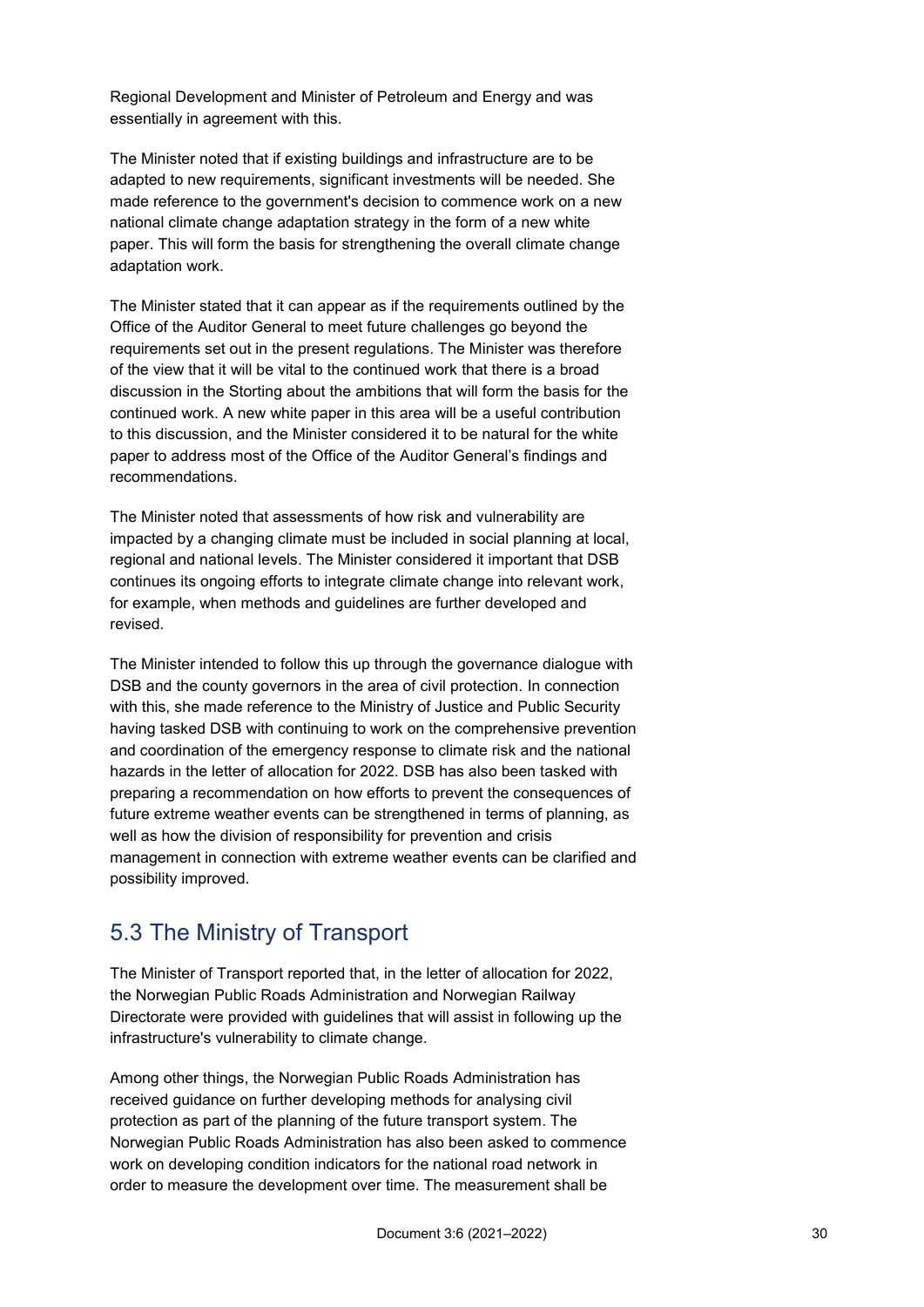formulated in such a way that it can be used as a basis for providing information about maintenance backlogs over the coming years.

According to the Minister, it may become applicable to issue an assignment to prepare a comprehensive and binding plan to reduce the maintenance backlog on the county road network in cooperation with the county municipalities. The Ministry of Transport will also assess whether other measures should be initiated to monitor that the enterprises responsible for road construction are following up on the mapping of the infrastructure's vulnerability to future climate change.

In terms of rail infrastructure, in the letter of allocation to the Norwegian Railway Directorate for 2022, the Ministry of Transport provided instructions which included the Directorate having to consider relevant climate change adaptation measures in assessments and concept evaluation assignments, as well as investing in knowledge building through research and development, monitoring and mapping. The Minister further noted that the follow-up of Bane NOR SF's climate change adaptation work takes place through dialogue with the company in accordance with Report No. 8 to the Storting (White Paper) (2019–2020) The state's direct ownership of companies – Sustainable development. The Minister otherwise noted that climate change adaptation will become a bigger part of the systematic follow-up of both Bane NOR SF and other companies, as a result of the EU's adopted classification of sustainable activities (taxonomy), in which climate change adaptation is one of six environmental objectives.

### <span id="page-30-0"></span>5.4 The Ministry of Trade, Industry and Fisheries

The Minister of Trade, Industry and Fisheries was of the opinion that the Office of the Auditor General had a solid professional basis for the conclusions and recommendations relating to his area of responsibility. The Minister will follow up that the Norwegian Coastal Administration improves its mapping of the existing infrastructure's vulnerability to future climate change. The Minister will follow up this work through agency management and, in connection with this, ensure that the Norwegian Coastal Administration maps and investigates the condition and vulnerability of the infrastructure the agency is responsible for. The Minister will also ensure that there is sufficient knowledge of where the vulnerability and potential consequences of climate change are greatest, where measures are required and what measures provide the greatest possible risk reduction at the lowest possible cost. The Minister will also follow up that the reporting from the Norwegian Coastal Administration to the Ministry becomes more result-oriented and provides a good overview of how measures that are implemented contribute to making existing infrastructure more resilient to future climate change.